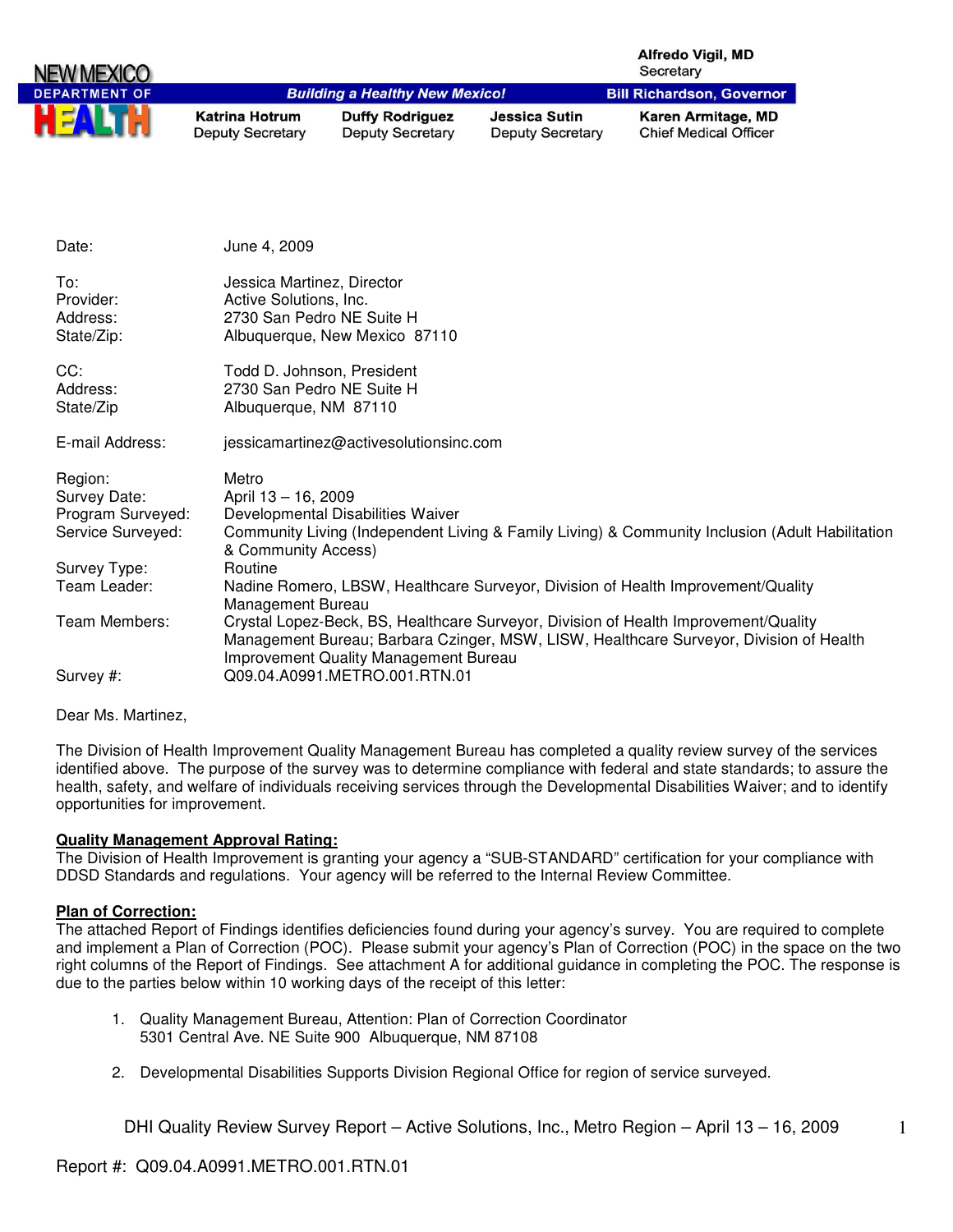Upon notification from QMB that your Plan of Correction has been approved, you must implement all remedies and corrective actions within 45 working days. If your plan of correction is denied, you must resubmit a revised plan ASAP for approval. All remedies must still be completed within 45 working days of the original submission.

Failure to submit, complete or implement your POC within the required time frames will result in the imposition of a \$200 per day Civil Monetary Penalty until it is received, completed and/or implemented.

#### **Request for Informal Reconsideration of Findings (IRF):**

If you disagree with a determination of noncompliance (finding) you have 10 working days upon receipt of this notice to request an IRF. Submit your request for an IRF in writing to:

> QMB Deputy Bureau Chief 5301 Central Ave NE Suite #900 Albuquerque, NM 87108 Attention: IRF request

A request for an IRF will not delay the implementation of your Plan of Correction which must be completed within 45 working days. Providers may not appeal the nature or interpretation of the standard or regulation, the team composition, sampling methodology or the Scope and Severity of the finding.

If the IRF approves the change or removal of a finding, you will be advised of any changes.

This IRF process is separate and apart from the Informal Dispute Resolution (IDR) and Fair Hearing Process for Sanctions from DOH.

Please call the Team Leader at 505-222-8688 if you have questions about the survey or the report. Thank you for your cooperation and for the work you perform.

Sincerely, Nadine Romero, LBSW

Team Lead/Healthcare Surveyor Division of Health Improvement Quality Management Bureau

#### **Survey Process Employed:**

Entrance Conference Date: April 13, 2009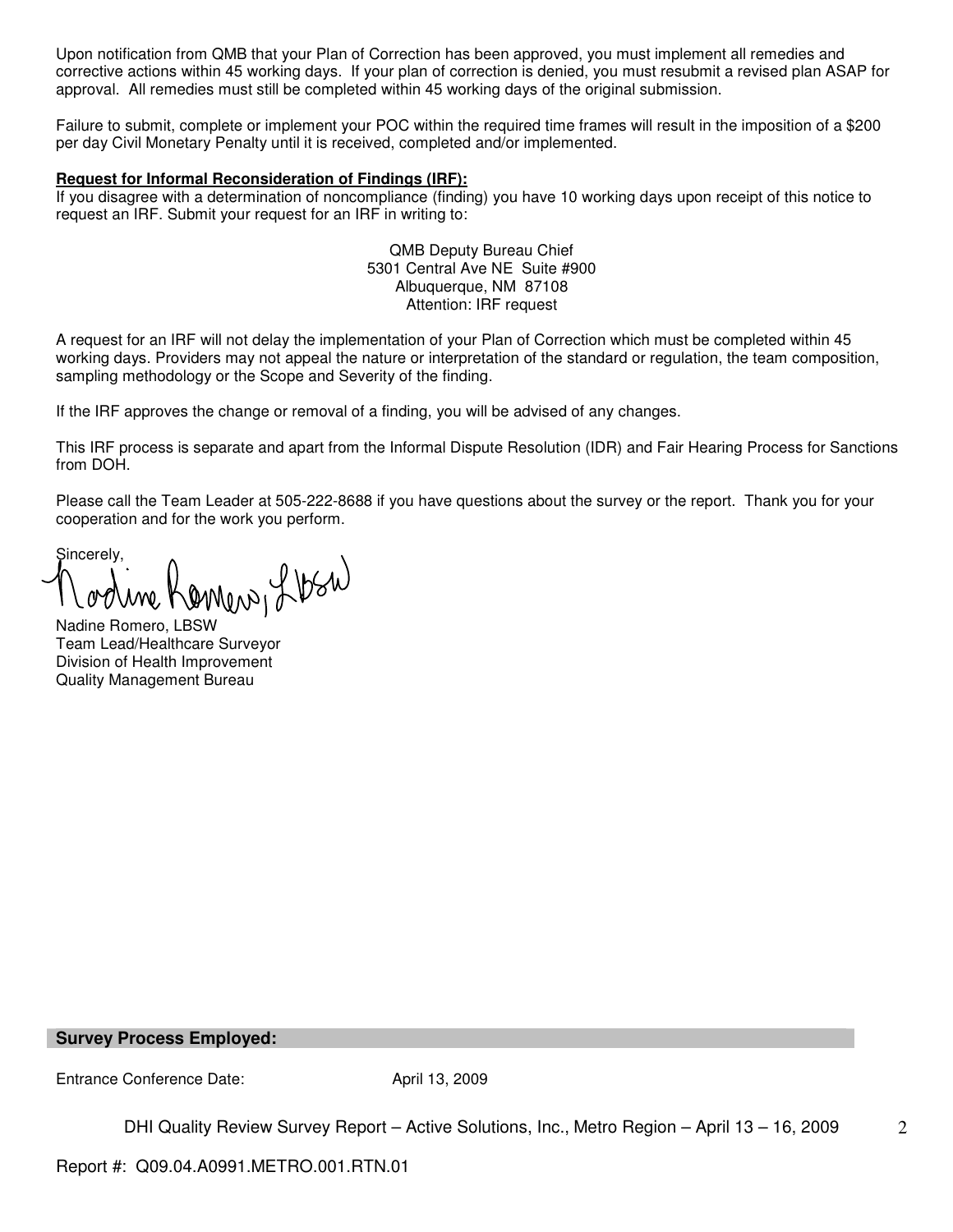| Present:                                | <b>Active Solutions Inc.</b><br>Jessica Martinez, Director                                                                                                    |                                                                                                                                                                                                                             |
|-----------------------------------------|---------------------------------------------------------------------------------------------------------------------------------------------------------------|-----------------------------------------------------------------------------------------------------------------------------------------------------------------------------------------------------------------------------|
|                                         | <b>DOH/DHI/QMB</b>                                                                                                                                            | Nadine Romero, LBSW, Team Lead/Healthcare Surveyor<br>Crystal Lopez-Beck, BS, Healthcare Surveyor<br>Barbara Czinger, MSW, LISW, Healthcare Surveyor                                                                        |
| <b>Exit Conference Date:</b>            | April 16, 2009                                                                                                                                                |                                                                                                                                                                                                                             |
| Present:                                | <b>Active Solutions Inc.</b><br>Jessica Martinez, Director                                                                                                    | Todd D. Johnson, Owner/President                                                                                                                                                                                            |
|                                         | DOH/DHI/QMB                                                                                                                                                   | Nadine Romero, LBSW, Team Lead/Healthcare Surveyor<br>Crystal Lopez-Beck, BS, Healthcare Surveyor<br>Barbara Czinger, MSW, LISW, Healthcare Surveyor                                                                        |
| <b>Homes Visited</b>                    | Number:                                                                                                                                                       | 8                                                                                                                                                                                                                           |
| <b>Administrative Locations Visited</b> | Number:                                                                                                                                                       | 1                                                                                                                                                                                                                           |
| <b>Total Sample Size</b>                | Number:                                                                                                                                                       | 18<br>17 - Non Jackson<br>1 - Jackson Class Members<br>8 - Family Living<br>1 - Independent Living<br>4 - Adult Habilitation<br>13 - Community Access                                                                       |
| Persons Served Interviewed              | Number:                                                                                                                                                       | 18                                                                                                                                                                                                                          |
| Persons Served Observed                 | Number:                                                                                                                                                       | 18                                                                                                                                                                                                                          |
| Records Reviewed (Persons Served)       | Number:                                                                                                                                                       | 18                                                                                                                                                                                                                          |
| <b>Administrative Files Reviewed</b>    | <b>Billing Records</b><br><b>Medical Records</b><br><b>Personnel Files</b><br><b>Training Records</b><br>$\bullet$<br>٠<br>٠<br>٠<br><b>Evacuation Drills</b> | Incident Management Records<br>Agency Policy and Procedure<br><b>Caregiver Criminal History Screening Records</b><br><b>Employee Abuse Registry</b><br>Human Rights Notes and/or Meeting Minutes<br>Nursing personnel files |

• Quality Improvement/Quality Assurance Plan

CC: Distribution List: DOH - Division of Health Improvement

- DOH Developmental Disabilities Supports Division
- DOH Office of Internal Audit
- HSD Medical Assistance Division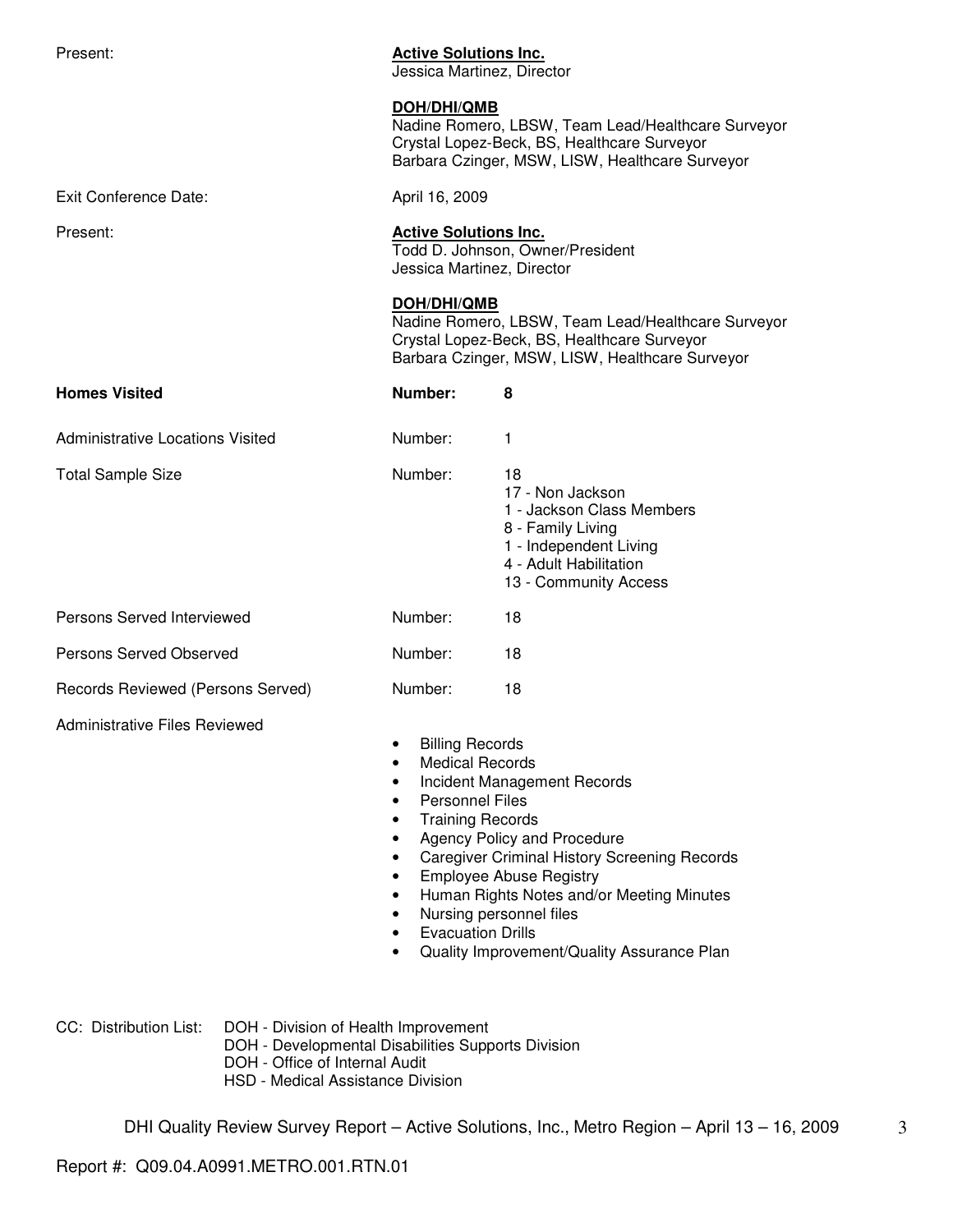**Attachment A** 

# **Provider Instructions for Completing the QMB Plan of Correction (POC) Process**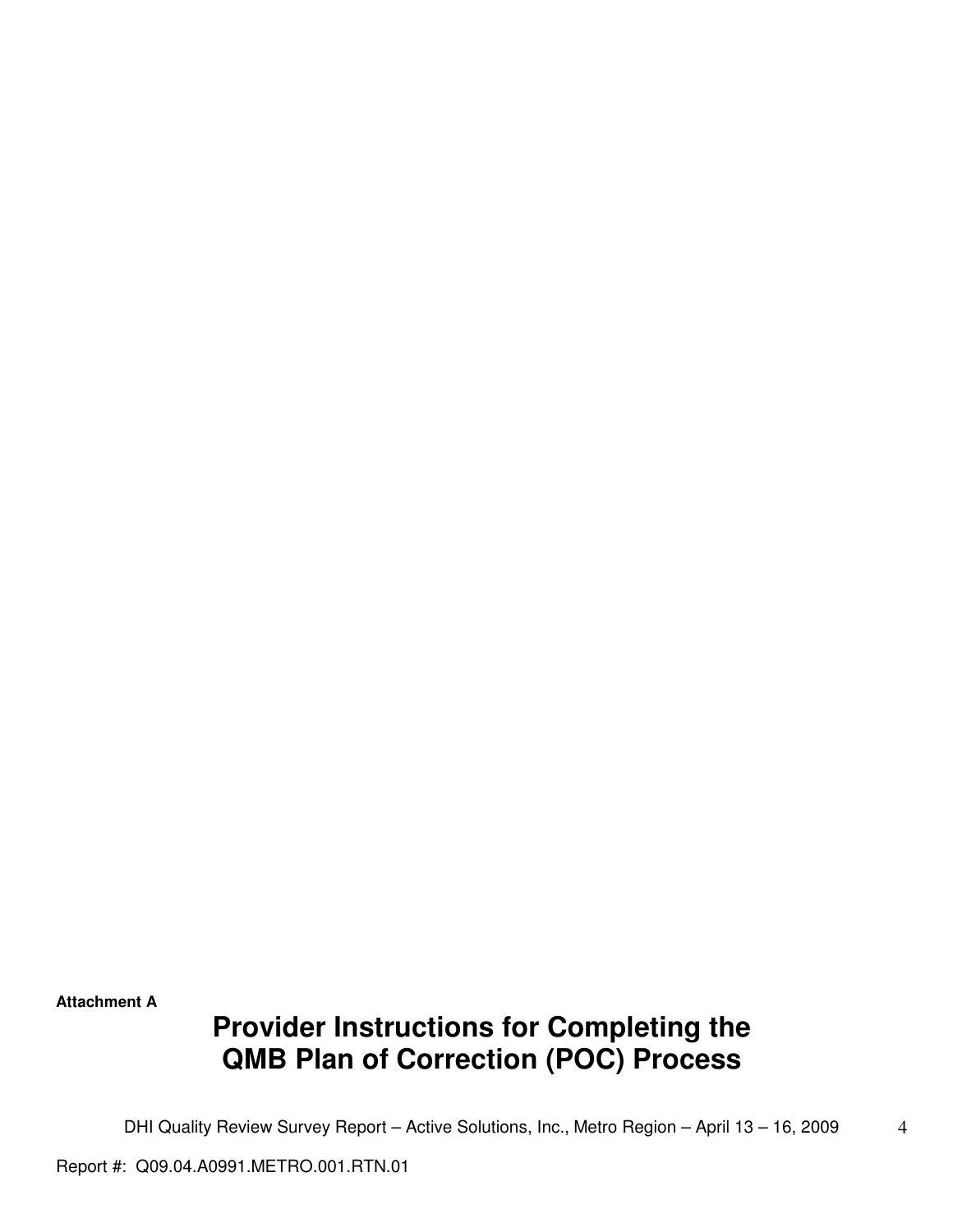- After a QMB Quality Review, your Survey Report will be sent to you via certified mail. You may request that it also be sent to you electronically by calling George Perrault, Plan of Correction Coordinator at 505-222-8624.
- Within 10 business days of the date you received your survey report, you must develop and send your Plan of Correction response to the QMB office. (Providers who do not pick up their mail will be referred to the Internal Review Committee [IRC]).
- For each Deficiency in your Survey Report, include specific information about HOW you will correct each Deficiency, WHO will fix each Deficiency ("Responsible Party"), and by WHEN ("Date Due").
- Your POC must not only address HOW, WHO and WHEN each Deficiency will be corrected, but must also address overall systemic issues to prevent the Deficiency from reoccurring, i.e., Quality Assurance (QA). Your description of your QA must include specifics about your selfauditing processes, such as HOW OFTEN you will self-audit, WHO will do it, and WHAT FORMS will be used.
- Corrective actions should be incorporated into your agency's Quality Assurance/Quality Improvement policies and procedures.
- You may send your POC response electronically to George.Perrault@state.nm.us, by fax (505- 841-5815), or by postal mail.
- Do not send supporting documentation to QMB until after your POC has been approved by QMB.
- QMB will notify you if your POC has been "Approved" or "Denied".
- Whether your POC is "Approved" or "Denied", you have a maximum of 45 business days to correct all survey Deficiencies from the date of receipt of your Survey Report. If your POC is "Denied" it must be revised and resubmitted ASAP, as the 45 working day limit is in effect. Providers whose revised POC is denied will be referred to the IRC.
- The POC must be completed on the official QMB Survey Report and Plan of Correction Form, unless approved in advance by the POC Coordinator.
- The following Deficiencies must be corrected within the deadlines below (after receipt of your Survey Report):

| $\circ$ CCHS and EAR:              | 10 working days |
|------------------------------------|-----------------|
| o Medication errors:               | 10 working days |
| $\circ$ IMS system/training:       | 20 working days |
| $\circ$ ISP related documentation: | 30 working days |
| $\circ$ DDSD Training              | 45 working days |
|                                    |                 |

- If you have questions about the POC process, call the QMB POC Coordinator, George Perrault at 505-222-8624 for assistance.
- For Technical Assistance (TA) in developing or implementing your POC, contact your local DDSD Regional Office.
- Once your POC has been approved by QMB, the POC may not be altered or the dates changed.
- Requests for an extension or modification of your POC (post approval) must be made in writing and submitted to the POC Coordinator at QMB, and are approved on a case-by-case basis.
- When submitting supporting documentation, organize your documents by Tag #s, and annotate or label each document using Individual #s.
- Do not submit original documents, hard copies or scanned and electronically submitted copies are fine. Originals must be maintained in the agency/client file(s) as per DDSD Standards.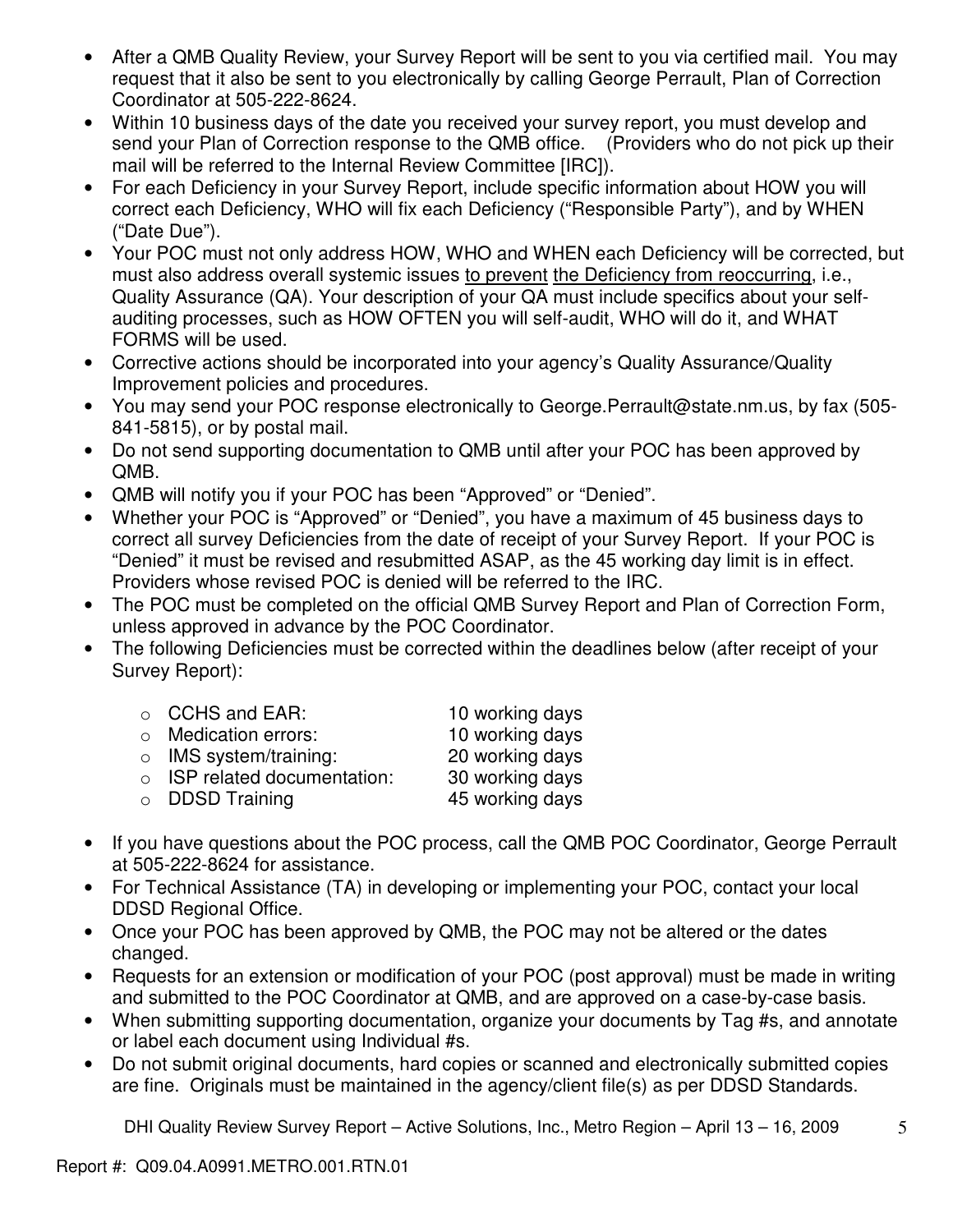• Failure to submit, complete or implement your POC within the required timeframes will result in a referral to the IRC and the possible imposition of a \$200 per day Civil Monetary Penalty until it is received, completed and/or implemented.

## **Attachment B**

## **QMB Scope and Severity Matrix of survey results**

Each deficiency in your Report of Findings is scored on a Scope and Severity Scale. The culmination of each deficiency's Scope and Severity is used to determine degree of compliance to standards and regulations and level of QMB Certification.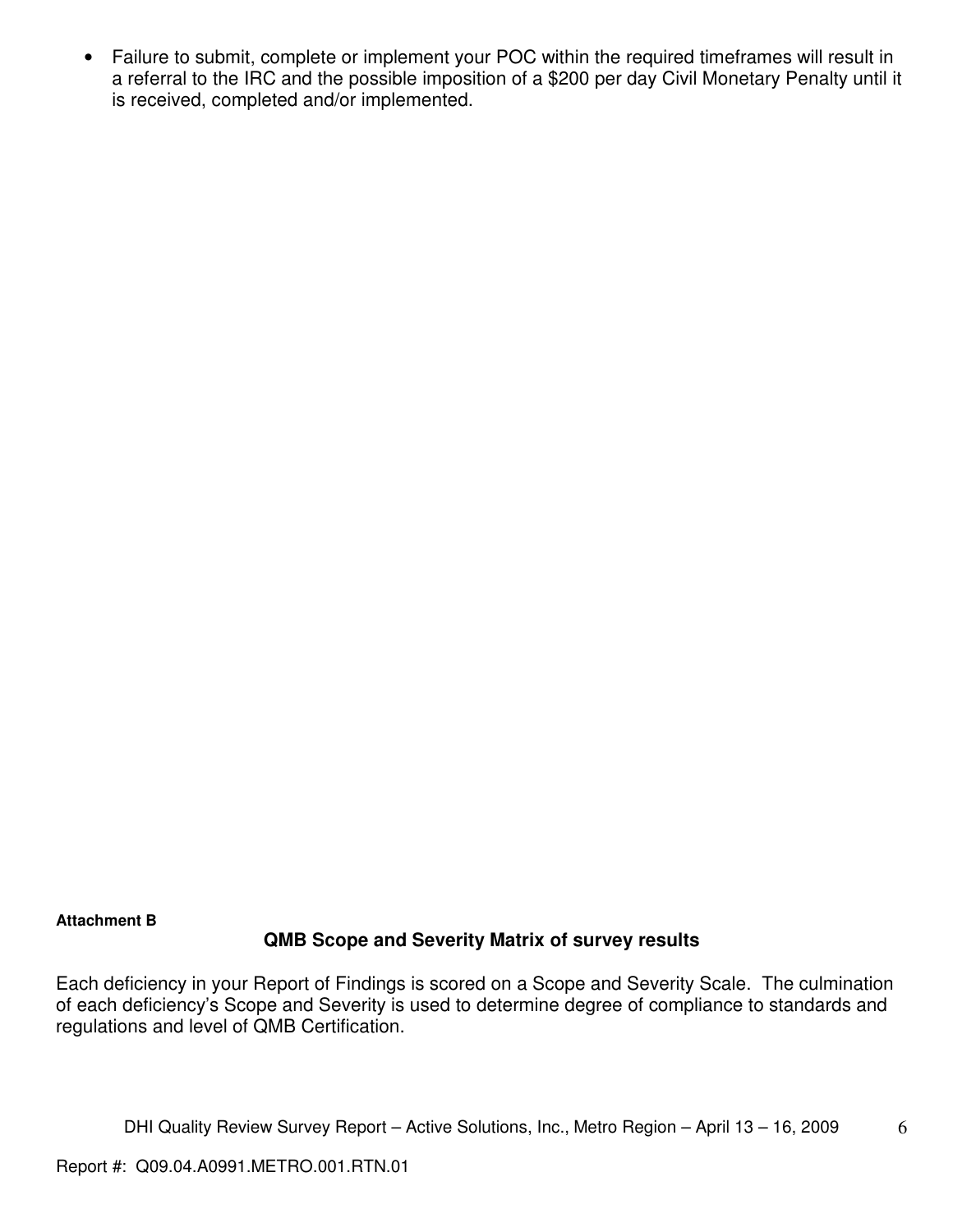|                 |                      |                                                                |                                  | <b>SCOPE</b>                    |                                               |
|-----------------|----------------------|----------------------------------------------------------------|----------------------------------|---------------------------------|-----------------------------------------------|
|                 |                      |                                                                | <b>Isolated</b><br>$01\% - 15\%$ | <b>Pattern</b><br>$16\% - 79\%$ | <b>Widespread</b><br>$80\% - 100\%$           |
|                 | High Impact          | Immediate<br>Jeopardy to<br>individual health<br>and or safety | J.                               | K.                              | L.                                            |
| <b>SEVERITY</b> |                      | <b>Actual harm</b>                                             | G.                               | Н.                              | L                                             |
|                 | Medium<br>Impact     | <b>No Actual Harm</b><br><b>Potential for more</b>             | D.                               | Ε.                              | F. (3 or more)                                |
|                 |                      | than minimal harm                                              | $D.$ (2 or less)                 |                                 | <b>F.</b> (no conditions<br>of participation) |
|                 | Impact<br><b>MOT</b> | No Actual Harm<br>Minimal potential<br>for harm.               | A.                               | <b>B.</b>                       | C.                                            |

## Scope and Severity Definitions:

#### Key to Scope scale:

#### Isolated:

A deficiency that is limited to 1% to 15% of the sample, usually impacting no more than one or two individuals in the sample.

Pattern:

A deficiency that impacts a number or group of individuals from 16% to 79% of the sample is defined as a pattern finding. Pattern findings suggest the need for system wide corrective actions.

#### Widespread:

A deficiency that impacts most or all (80% to 100%) of the individuals in the sample is defined as widespread or pervasive. Widespread findings suggest the need for system wide corrective actions as well as the need to implement a Continuous Quality Improvement process to improve or build infrastructure. Widespread findings must be referred to the Internal Review Committee for review and possible actions or sanctions.

#### Key to Severity scale:

Low Impact Severity: (Blue)

Low level findings have no or minimal potential for harm to an individual. Providers that have no findings above a "C" level may receive a "Quality" Certification approval rating from QMB.

#### Medium Impact Severity: (Tan)

Medium level findings have a potential for harm to an individual. Providers that have no findings above a "F" level and/or no more than two F level findings and no F level Conditions of Participation may receive a "Merit" Certification approval rating from QMB.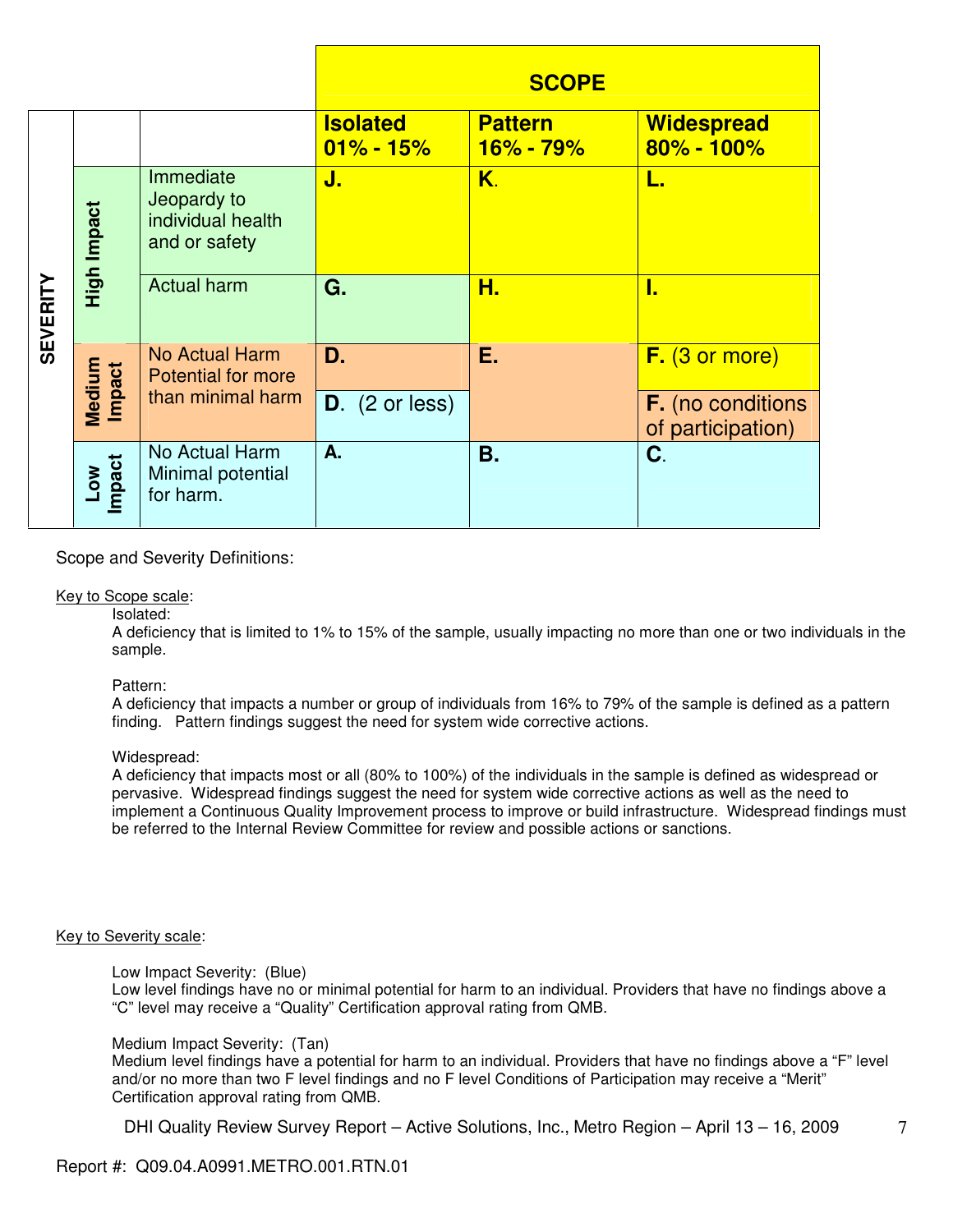High Impact Severity: (Green or Yellow)

High level findings are when harm to an individual has occurred. Providers that have no findings above "I" level may only receive a "Standard" Approval rating from QMB and will be referred to the IRC.

High Impact Severity: (Yellow)

"J, K, and L" Level findings:

This is a finding of Immediate Jeopardy. If a provider is found to have "I" level findings or higher, with an outcome of Immediate Jeopardy, including repeat findings or Conditions of Participation they will be referred to the Internal Review Committee.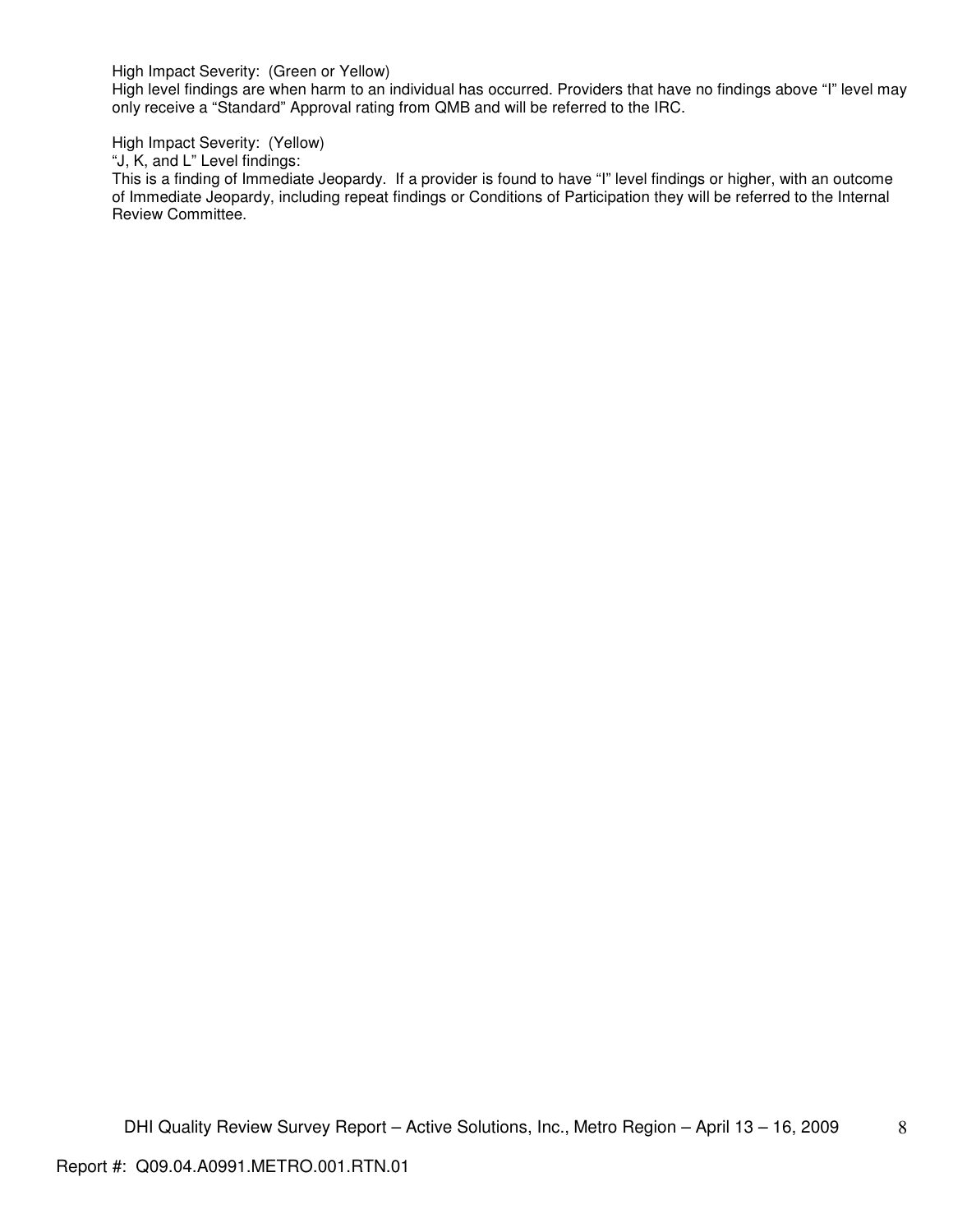# **Guidelines for the Provider Informal Reconsideration of Finding (IRF) Process**

## **Introduction:**

Throughout the process, surveyors are openly communicating with providers. Open communication means that surveyors have clarified issues and/or requested missing information before completing the review. Regardless, there may still be instances where the provider disagrees with a specific finding.

To informally dispute a finding the provider must request in writing an Informal Reconsideration of the Finding (IRF) to the QMB Deputy Bureau Chief **within 10 working days** of receipt of the final report.

The written request for an IRF must be completed on the **QMB Request for Informal Reconsideration of Finding Form** (available on the QMB website) and must specify in detail the request for reconsideration and why the finding is inaccurate. The **IRF request must include all supporting documentation or evidence that was not previously reviewed during the survey process.** 

## **The following limitations apply to the IRF process:**

- The request for an IRF and all supporting evidence must be received in 10 days.
- Findings based on evidence requested during the survey and not provided may not be subject to reconsideration.
- The supporting documentation must be new evidence not previously reviewed by the survey team.
- Providers must continue to complete their plan of correction during the IRF process
- Providers may not request an IRF to challenge the Scope and Severity of a finding.
- Providers may not request an IRF to challenge the sampling methodology.
- Providers may not request an IRF based on disagreement with the nature of the standard or regulation.
- Providers may not request an IRF to challenge the team composition
- Providers may not request an IRF to challenge the QMB Quality Approval Rating and the length of their DDSD provider contract.

## **A Provider forfeits the right to an IRF if the request is not made within 10 working days of receiving the report and does not include all supporting documentation or evidence to show compliance with the standards and regulations.**

QMB has 30 working days to complete the review and notify the provider of the decision. The request will be reviewed by the IRF committee. The Provider will be notified in writing of the ruling, no face to face meeting will be conducted.

When a Provider requests that a finding be reconsidered, it does not stop or delay the Plan of Correction process. **Providers must continue to complete the Plan of Correction, including the finding in dispute regardless of the IRF status.** If a finding is successfully reconsidered, it will be noted and will be removed or modified from the report. It should be noted that in some cases a Plan of Correction may be completed prior to the IRF process being completed. The provider will be notified in writing on the decisions of the IRF committee.

## **Administrative Review Process:**

If a Provider desires to challenge the decision of the IRF committee they may request an Administrative Review by the DHI and DDSD Director. The Request must be made in writing to the QMB Bureau Chief and received within 5 days of notification from the IRF decision.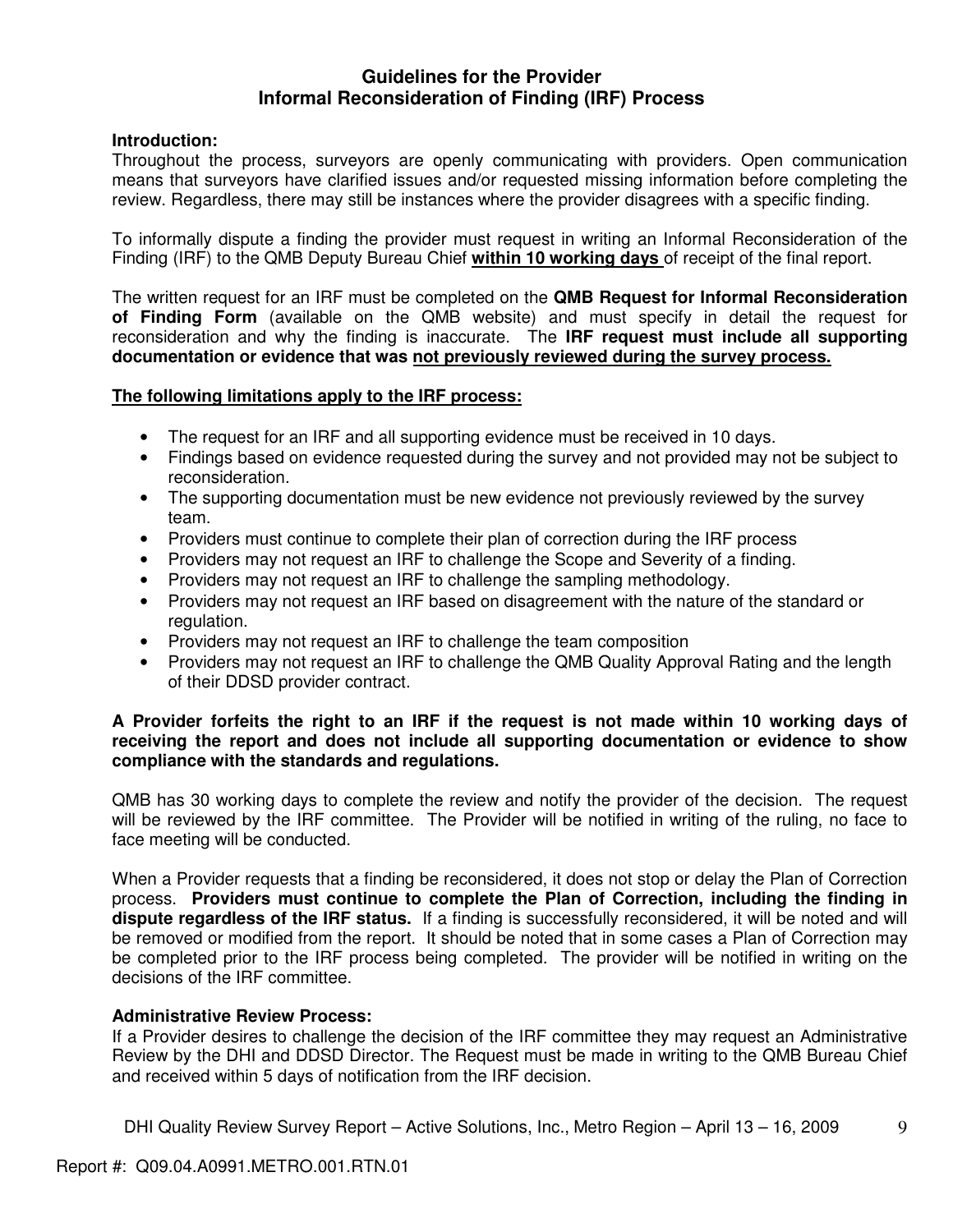## **Regarding IRC Sanctions:**

The Informal Reconsideration of the Finding process is a separate process specific to QMB Survey Findings and should not be confused with any process associated with IRC Sanctions.

If a Provider desires to Dispute or Appeal an IRC Sanction that is a separate and different process. Providers may choose the Informal Dispute Resolution Process or the Formal Medicaid Fair Hearing Process to dispute or appeal IRC sanctions, please refer to the DOH Sanction policy and section 39 of the provider contract agreement.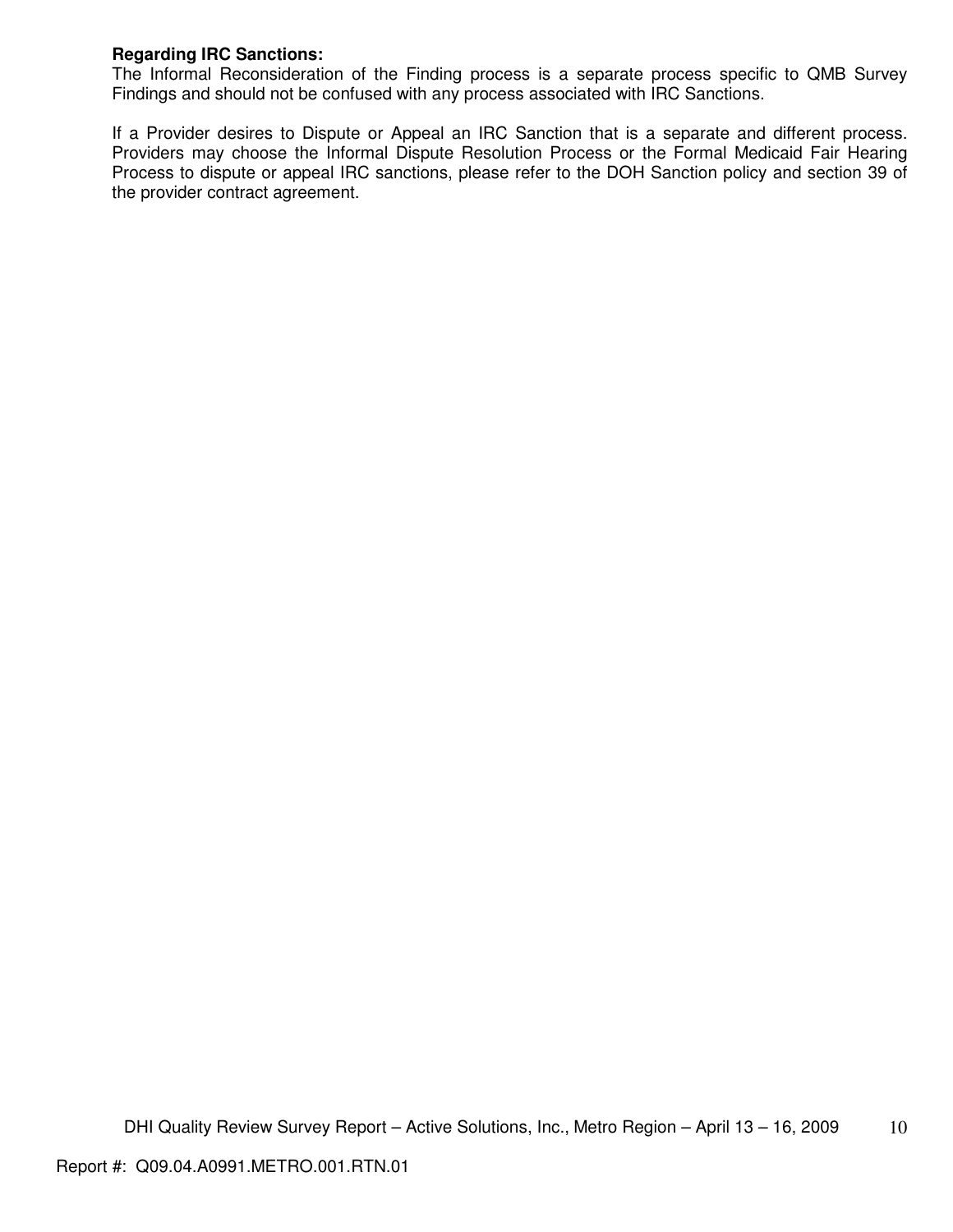| <b>Agency:</b>                      | <b>Active Solutions, Inc., - Metro Region</b>                                                                          |
|-------------------------------------|------------------------------------------------------------------------------------------------------------------------|
| Program:                            | Developmental Disabilities Waiver                                                                                      |
| Service:                            | Community Living (Family Living & Independent Living) & Community Inclusion (Adult Habilitation & Community<br>Access) |
| Monitoring Type:<br>Date of Survey: | Routine<br>April 13 - 16, 2009                                                                                         |

| <b>Statute</b>                                         | <b>Deficiency</b>                                    | <b>Agency Plan of Correction and</b><br><b>Responsible Party</b> | <b>Date</b><br><b>Due</b> |
|--------------------------------------------------------|------------------------------------------------------|------------------------------------------------------------------|---------------------------|
| Tag #1A08 Agency Case File                             | <b>Scope and Severity Rating: A</b>                  |                                                                  |                           |
| Developmental Disabilities (DD) Waiver Service         | Based on record review, the Agency failed to         |                                                                  |                           |
| Standards effective 4/1/2007                           | maintain at the administrative office a confidential |                                                                  |                           |
| <b>CHAPTER 1 II. PROVIDER AGENCY</b>                   | case file for 1 of 18 individuals.                   |                                                                  |                           |
| <b>REQUIREMENTS:</b> The objective of these            |                                                      |                                                                  |                           |
| standards is to establish Provider Agency policy,      | Review of the Agency individual case files           |                                                                  |                           |
| procedure and reporting requirements for DD            | revealed the following items were not found,         |                                                                  |                           |
| Medicaid Waiver program. These requirements            | incomplete, and/or not current:                      |                                                                  |                           |
| apply to all such Provider Agency staff, whether       |                                                      |                                                                  |                           |
| directly employed or subcontracting with the           | Positive Behavioral Plan (#18)<br>$\bullet$          |                                                                  |                           |
| Provider Agency. Additional Provider Agency            |                                                      |                                                                  |                           |
| requirements and personnel qualifications may be       | Positive Behavior Crisis Plan (#18)                  |                                                                  |                           |
| applicable for specific service standards.             |                                                      |                                                                  |                           |
| D. Provider Agency Case File for the                   |                                                      |                                                                  |                           |
| Individual: All Provider Agencies shall maintain at    |                                                      |                                                                  |                           |
| the administrative office a confidential case file for |                                                      |                                                                  |                           |
| each individual. Case records belong to the            |                                                      |                                                                  |                           |
| individual receiving services and copies shall be      |                                                      |                                                                  |                           |
| provided to the receiving agency whenever an           |                                                      |                                                                  |                           |
| individual changes providers. The record must          |                                                      |                                                                  |                           |
| also be made available for review when requested       |                                                      |                                                                  |                           |
| by DOH, HSD or federal government                      |                                                      |                                                                  |                           |
| representatives for oversight purposes. The            |                                                      |                                                                  |                           |
| individual's case file shall include the following     |                                                      |                                                                  |                           |
| requirements:                                          |                                                      |                                                                  |                           |
| Emergency contact information, including the<br>(1)    |                                                      |                                                                  |                           |
| individual's address, telephone number,                |                                                      |                                                                  |                           |
| names and telephone numbers of relatives,              |                                                      |                                                                  |                           |
| or guardian or conservator, physician's                |                                                      |                                                                  |                           |
| name(s) and telephone number(s), pharmacy              |                                                      |                                                                  |                           |
| name, address and telephone number, and                |                                                      |                                                                  |                           |
| health plan if appropriate;                            |                                                      |                                                                  |                           |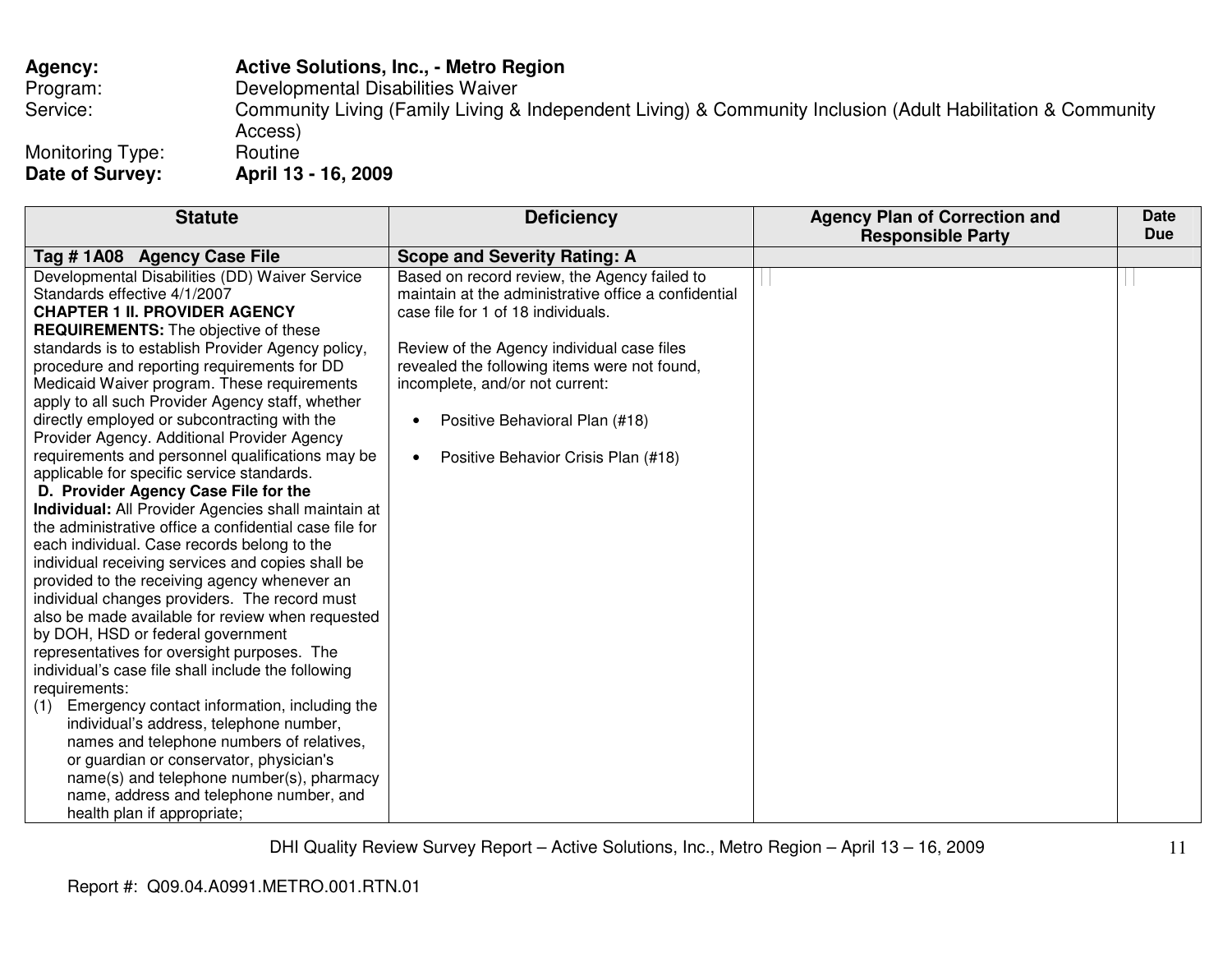| (2) | The individual's complete and current ISP,        |  |  |
|-----|---------------------------------------------------|--|--|
|     | with all supplemental plans specific to the       |  |  |
|     | individual, and the most current completed        |  |  |
|     | Health Assessment Tool (HAT);                     |  |  |
| (3) | Progress notes and other service delivery         |  |  |
|     | documentation;                                    |  |  |
| (4) | Crisis Prevention/Intervention Plans, if there    |  |  |
|     | are any for the individual;                       |  |  |
| (5) | A medical history, which shall include at least   |  |  |
|     | demographic data, current and past medical        |  |  |
|     | diagnoses including the cause (if known) of       |  |  |
|     | the developmental disability, psychiatric         |  |  |
|     | diagnoses, allergies (food, environmental,        |  |  |
|     | medications), immunizations, and most             |  |  |
|     | recent physical exam;                             |  |  |
| (6) | When applicable, transition plans completed       |  |  |
|     | for individuals at the time of discharge from     |  |  |
|     | Fort Stanton Hospital or Los Lunas Hospital       |  |  |
|     | and Training School; and                          |  |  |
| (7) | Case records belong to the individual             |  |  |
|     | receiving services and copies shall be            |  |  |
|     | provided to the individual upon request.          |  |  |
| (8) | The receiving Provider Agency shall be            |  |  |
|     | provided at a minimum the following records       |  |  |
|     | whenever an individual changes provider           |  |  |
|     | agencies:                                         |  |  |
|     | (a) Complete file for the past 12 months;         |  |  |
|     | (b) ISP and quarterly reports from the current    |  |  |
|     | and prior ISP year;                               |  |  |
|     | (c) Intake information from original admission    |  |  |
|     | to services; and                                  |  |  |
|     | When applicable, the Individual Transition<br>(d) |  |  |
|     | Plan at the time of discharge from Los            |  |  |
|     | Lunas Hospital and Training School or Ft.         |  |  |
|     | Stanton Hospital.                                 |  |  |
|     |                                                   |  |  |
|     |                                                   |  |  |
|     |                                                   |  |  |
|     |                                                   |  |  |
|     |                                                   |  |  |
|     |                                                   |  |  |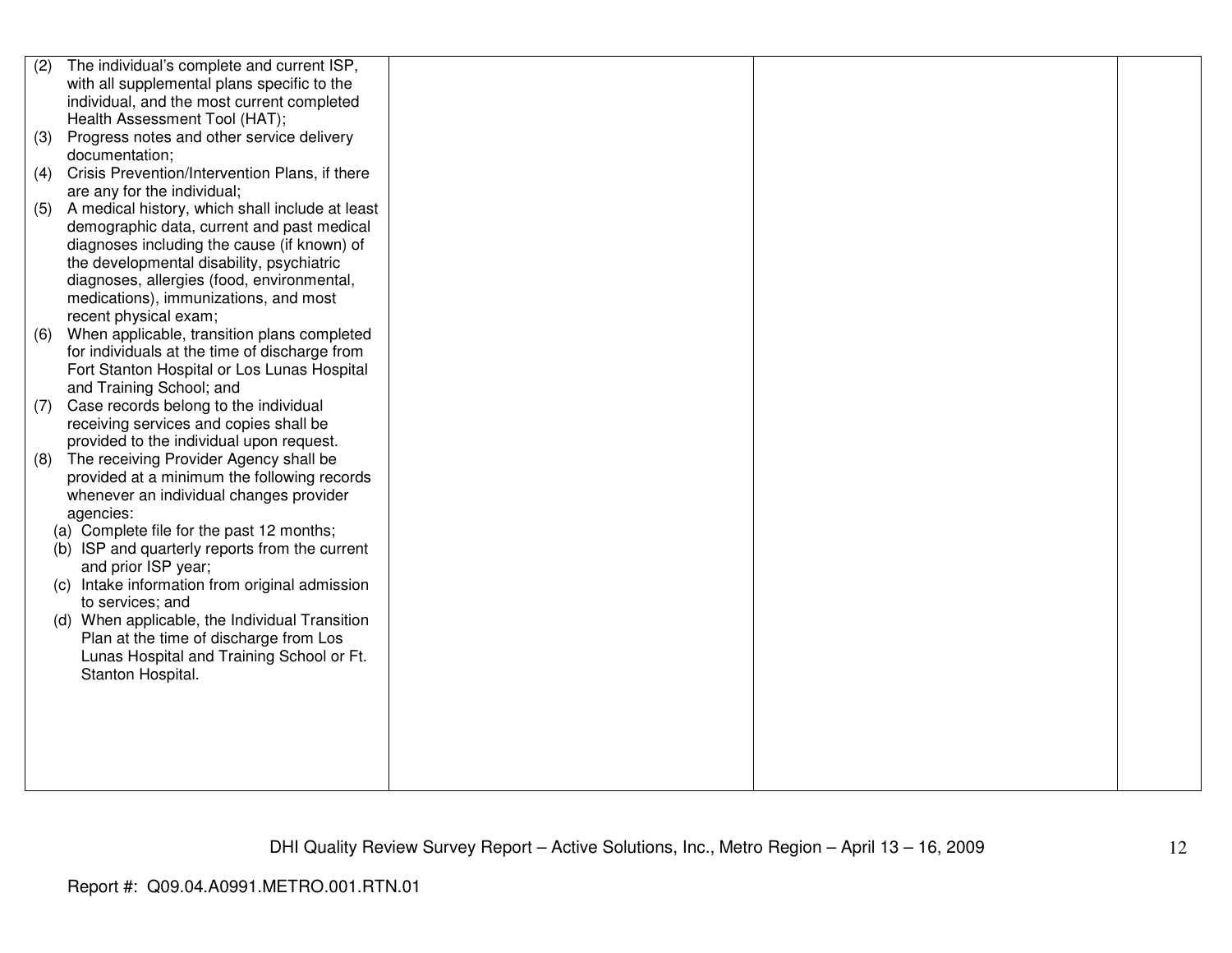| Tag #1A09 Medication Delivery (MAR)                                                            | Scope and Severity Rating: E                     |  |
|------------------------------------------------------------------------------------------------|--------------------------------------------------|--|
| Developmental Disabilities (DD) Waiver Service                                                 | Medication Administration Records (MAR) were     |  |
| Standards effective 4/1/2007                                                                   | reviewed for the months of January, February and |  |
| <b>CHAPTER 1 II. PROVIDER AGENCY</b>                                                           | March, 2009. The following MARs contained        |  |
| <b>REQUIREMENTS:</b> The objective of these                                                    | missing medications entries and/or other errors: |  |
| standards is to establish Provider Agency policy,                                              |                                                  |  |
| procedure and reporting requirements for DD                                                    | Based on record review, 6 of 8 individuals had   |  |
| Medicaid Waiver program. These requirements                                                    | Medication Administration Records, which         |  |
| apply to all such Provider Agency staff, whether                                               | contained missing medications entries and /or    |  |
| directly employed or subcontracting with the                                                   | other errors:                                    |  |
| Provider Agency. Additional Provider Agency                                                    | Individual #3                                    |  |
| requirements and personnel qualifications may be<br>applicable for specific service standards. | December 2008                                    |  |
| <b>Medication Delivery: Provider Agencies</b><br>Е.                                            | Medication Administration Records did not        |  |
| that provide Community Living, Community                                                       | contain the diagnosis for which the medication   |  |
| Inclusion or Private Duty Nursing services shall                                               | is prescribed:                                   |  |
| have written policies and procedures regarding                                                 | • Tegretol 400 mg (2 times daily)                |  |
| medication(s) delivery and tracking and reporting                                              | • Phenobarbital 75 mg (1 time daily)             |  |
| of medication errors in accordance with DDSD                                                   | • Phenobarbital 90 mg (1 time daily)             |  |
| Medication Assessment and Delivery Policy and                                                  | • Ocuflox Eye drop (1 time daily)                |  |
| Procedures, the Board of Nursing Rules and                                                     | • Ciloxan (1 time daily)                         |  |
| Board of Pharmacy standards and regulations.                                                   | • Prevident Tooth Gel (1 time daily)             |  |
|                                                                                                | • Nasonex Nasal Spray (1 time daily)             |  |
| (2) When required by the DDSD Medication                                                       | • Metamucil 5 mg (2 times daily)                 |  |
| Assessment and Delivery Policy, Medication                                                     | • Lactulose 15 cc (2 times daily)                |  |
| Administration Records (MAR) shall be                                                          | • Prozac 10 mg (1 time daily)                    |  |
| maintained and include:                                                                        | • Astelin Nasal Spray (1 time daily)             |  |
| (a) The name of the individual, a transcription                                                |                                                  |  |
| of the physician's written or licensed health                                                  | January 2009                                     |  |
| care provider's prescription including the                                                     | Medication Administration Records did not        |  |
| brand and generic name of the medication,                                                      | contain the diagnosis for which the medication   |  |
| diagnosis for which the medication is                                                          | is prescribed:                                   |  |
| prescribed;                                                                                    | • Tegretol 400 mg (2 times daily)                |  |
| (b) Prescribed dosage, frequency and<br>method/route of administration, times and              | • Phenobarbital 75 mg (1 time daily)             |  |
| dates of administration;                                                                       | • Phenobarbital 90 mg (1 time daily)             |  |
| Initials of the individual administering or<br>(C)                                             | • Ocuflox Eye drop (1 time daily)                |  |
| assisting with the medication;                                                                 | • Ciloxan (1 time daily)                         |  |
| (d) Explanation of any medication irregularity;                                                | • Prevident Tooth Gel (1 time daily)             |  |
| (e) Documentation of any allergic reaction or                                                  | • Nasonex Nasal Spray (1 time daily)             |  |
| adverse medication effect; and                                                                 | • Metamucil 5 mg (2 times daily)                 |  |
| For PRN medication, an explanation for the<br>(f)                                              | • Lactulose 15 cc (2 times daily)                |  |
| use of the PRN medication shall include                                                        | • Prozac 10 mg (1 time daily)                    |  |
|                                                                                                |                                                  |  |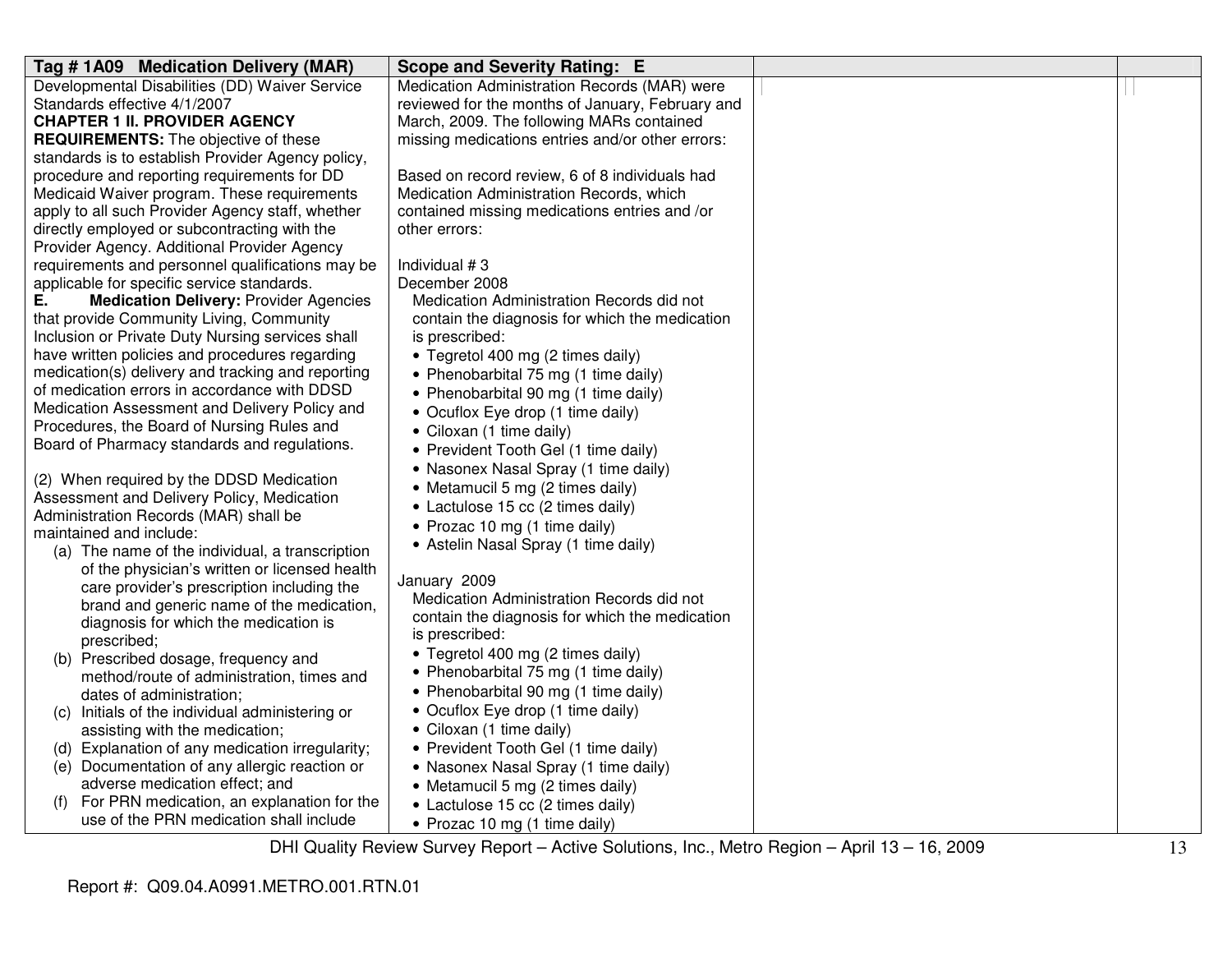| observable signs/symptoms or                     | • Astelin Nasal Spray (1 time daily)              |  |
|--------------------------------------------------|---------------------------------------------------|--|
| circumstances in which the medication is to      |                                                   |  |
| be used, and documentation of                    | February 2009                                     |  |
| effectiveness of PRN medication                  | Medication Administration Records did not         |  |
| administered.                                    | contain the diagnosis for which the medication    |  |
| (3) The Provider Agency shall also maintain a    | is prescribed:                                    |  |
| signature page that designates the full name     | • Tegretol 400 mg (2 times daily)                 |  |
| that corresponds to each initial used to         | • Phenobarbital 75 mg (1 time daily)              |  |
| document administered or assisted delivery       | • Phenobarbital 90 mg (1 time daily)              |  |
| of each dose;                                    | • Ocuflox Eye drop (1 time daily)                 |  |
| MARs are not required for individuals<br>(4)     | • Ciloxan (1 time daily)                          |  |
| participating in Independent Living who self-    | • Prevident Tooth Gel (1 time daily)              |  |
| administer their own medications;                |                                                   |  |
| Information from the prescribing pharmacy<br>(5) | • Nasonex Nasal Spray (1 time daily)              |  |
| regarding medications shall be kept in the       | • Metamucil 5 mg (2 times daily)                  |  |
| home and community inclusion service             | • Lactulose 15 cc (2 times daily)                 |  |
| locations and shall include the expected         | • Prozac 10 mg (1 time daily)                     |  |
| desired outcomes of administrating the           | • Astelin Nasal Spray (1 time daily)              |  |
| medication, signs and symptoms of adverse        |                                                   |  |
| events and interactions with other               | Individual #9                                     |  |
| medications;                                     | December 2008                                     |  |
|                                                  | Medication Administration Record does not         |  |
|                                                  | contain a full signature that designates the full |  |
| NMAC 16.19.11.8 MINIMUM STANDARDS:               | name that corresponds to each initial used to     |  |
| A. MINIMUM STANDARDS FOR THE                     | document administered or assisted delivery of     |  |
| DISTRIBUTION, STORAGE, HANDLING AND              | each dose for the following:                      |  |
| <b>RECORD KEEPING OF DRUGS:</b>                  |                                                   |  |
|                                                  | • Topamax 100 mg (2 times daily)                  |  |
| (d) The facility shall have a Medication         | • Dilantin 100 mg (2 times daily)                 |  |
| Administration Record (MAR) documenting          | • Klonopin 0.5 mg (2 times daily)                 |  |
| medication administered to residents, including  | • Actonel 35 mg (take one every Tuesday)          |  |
| over-the-counter medications. This               |                                                   |  |
| documentation shall include:                     | No time taken indicated on the Medication         |  |
| Name of resident;<br>(i)                         | Administration Record document for the            |  |
| (ii)<br>Date given;                              | following medication, MAR indicated time as       |  |
| (iii)<br>Drug product name;                      | "A.M.":                                           |  |
| Dosage and form;<br>(iv)                         | • Klonopin 0.5 mg (2 times daily)                 |  |
| Strength of drug;<br>(v)                         |                                                   |  |
| Route of administration;<br>(vi)                 | January 2009                                      |  |
| (vii) How often medication is to be taken;       | Medication Administration Record does not         |  |
| (viii) Time taken and staff initials;            | contain a full signature that designates the full |  |
| Dates when the medication is<br>(ix)             | name that corresponds to each initial used to     |  |
| discontinued or changed;                         | document administered or assisted delivery of     |  |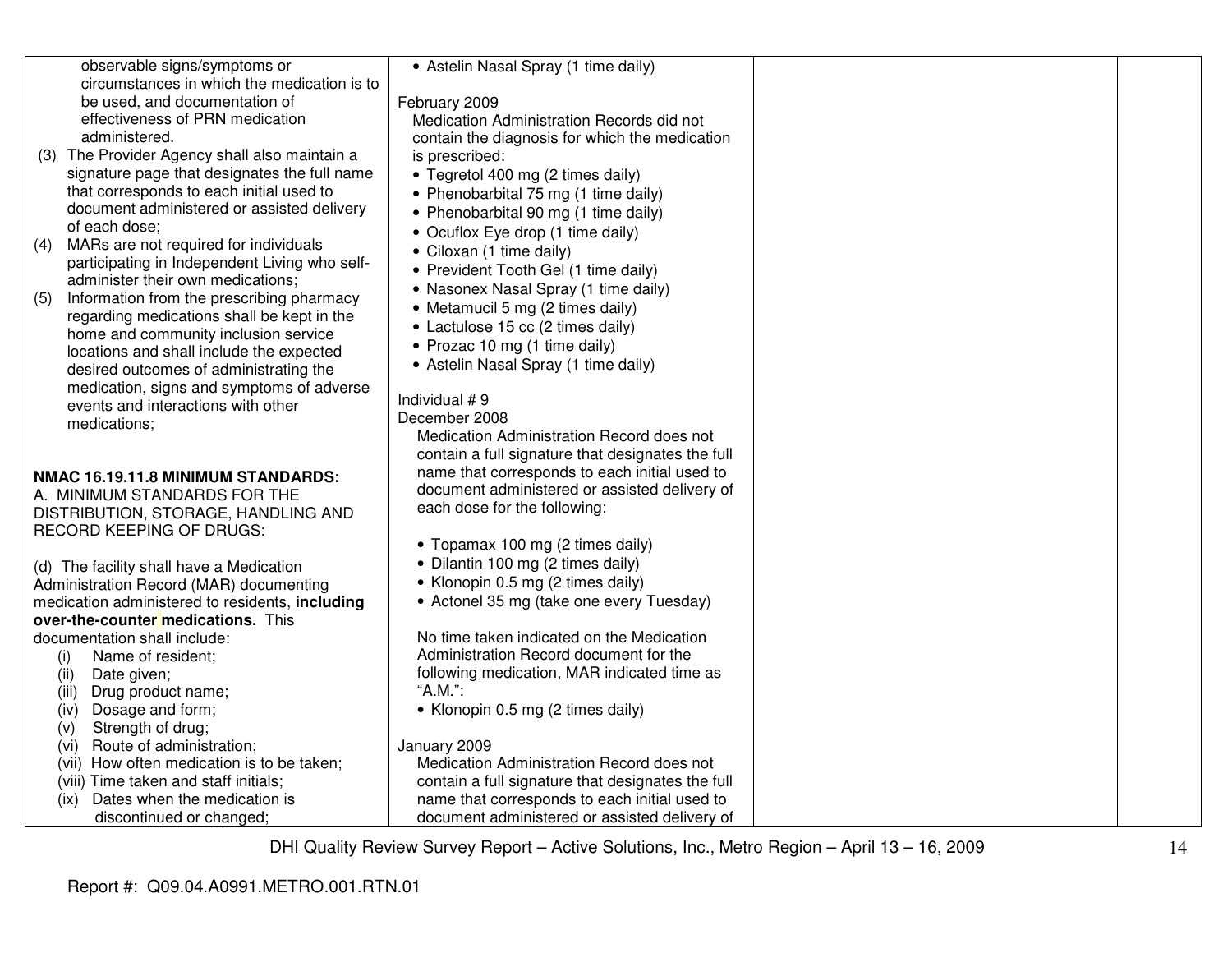| The name and initials of all staff<br>(x)<br>administering medications.       | each dose for the following:                                                                                                                                                                                                                                                                                                                                                                                                                                                                                                                                                                                                      |
|-------------------------------------------------------------------------------|-----------------------------------------------------------------------------------------------------------------------------------------------------------------------------------------------------------------------------------------------------------------------------------------------------------------------------------------------------------------------------------------------------------------------------------------------------------------------------------------------------------------------------------------------------------------------------------------------------------------------------------|
|                                                                               |                                                                                                                                                                                                                                                                                                                                                                                                                                                                                                                                                                                                                                   |
|                                                                               | • Topamax 100 mg (2 times daily)                                                                                                                                                                                                                                                                                                                                                                                                                                                                                                                                                                                                  |
| <b>Model Custodial Procedure Manual</b>                                       | • Dilantin 100 mg (2 times daily)                                                                                                                                                                                                                                                                                                                                                                                                                                                                                                                                                                                                 |
| <b>D. Administration of Drugs</b>                                             | • Klonopin 0.5 mg (2 times daily)                                                                                                                                                                                                                                                                                                                                                                                                                                                                                                                                                                                                 |
| Unless otherwise stated by practitioner, patients                             | • Actonel 35 mg (take one every Tuesday)                                                                                                                                                                                                                                                                                                                                                                                                                                                                                                                                                                                          |
| will not be allowed to administer their own                                   |                                                                                                                                                                                                                                                                                                                                                                                                                                                                                                                                                                                                                                   |
| medications.                                                                  | No time taken indicated on the Medication                                                                                                                                                                                                                                                                                                                                                                                                                                                                                                                                                                                         |
| Document the practitioner's order authorizing the                             | Administration Record document for the                                                                                                                                                                                                                                                                                                                                                                                                                                                                                                                                                                                            |
| self-administration of medications.                                           | following medication, MAR indicated time as                                                                                                                                                                                                                                                                                                                                                                                                                                                                                                                                                                                       |
|                                                                               | "A.M.":                                                                                                                                                                                                                                                                                                                                                                                                                                                                                                                                                                                                                           |
| All PRN (As needed) medications shall have                                    | • Klonopin 0.5 mg (2 times daily)                                                                                                                                                                                                                                                                                                                                                                                                                                                                                                                                                                                                 |
| complete detail instructions regarding the                                    |                                                                                                                                                                                                                                                                                                                                                                                                                                                                                                                                                                                                                                   |
| administering of the medication. This shall                                   | Medication Administration Records contained                                                                                                                                                                                                                                                                                                                                                                                                                                                                                                                                                                                       |
| include:                                                                      | missing entries. No documentation found                                                                                                                                                                                                                                                                                                                                                                                                                                                                                                                                                                                           |
| $\triangleright$ symptoms that indicate the use of the                        | indicating reason for missing entries:                                                                                                                                                                                                                                                                                                                                                                                                                                                                                                                                                                                            |
| medication,                                                                   | • Topamaz 100 mg (2 times daily) - Blank -                                                                                                                                                                                                                                                                                                                                                                                                                                                                                                                                                                                        |
| exact dosage to be used, and<br>➤<br>the exact amount to be used in a 24 hour | January 6, 7, 8, 9, 10, 11, 12, 13, 14, 15, 16,                                                                                                                                                                                                                                                                                                                                                                                                                                                                                                                                                                                   |
| ➤<br>period.                                                                  | 17, 18, 19, 20, 21, 26, 27, 28, 29, 30 & 31 (6)                                                                                                                                                                                                                                                                                                                                                                                                                                                                                                                                                                                   |
|                                                                               | AM)                                                                                                                                                                                                                                                                                                                                                                                                                                                                                                                                                                                                                               |
|                                                                               | February 2009<br>Medication Administration Record does not<br>contain a full signature that designates the full<br>name that corresponds to each initial used to<br>document administered or assisted delivery of<br>each dose for the following:<br>• Topamax 100 mg (2 times daily)<br>• Dilantin 100 mg (2 times daily)<br>• Klonopin 0.5 mg (2 times daily)<br>• Actonel 35 mg (take one every Tuesday)<br>Individual #10<br>December 2008<br>Medication Administration Records did not<br>contain the diagnosis for which the medication<br>is prescribed:<br>• Ibuprofen 600 mg (3 times daily for 10 days)<br>January 2009 |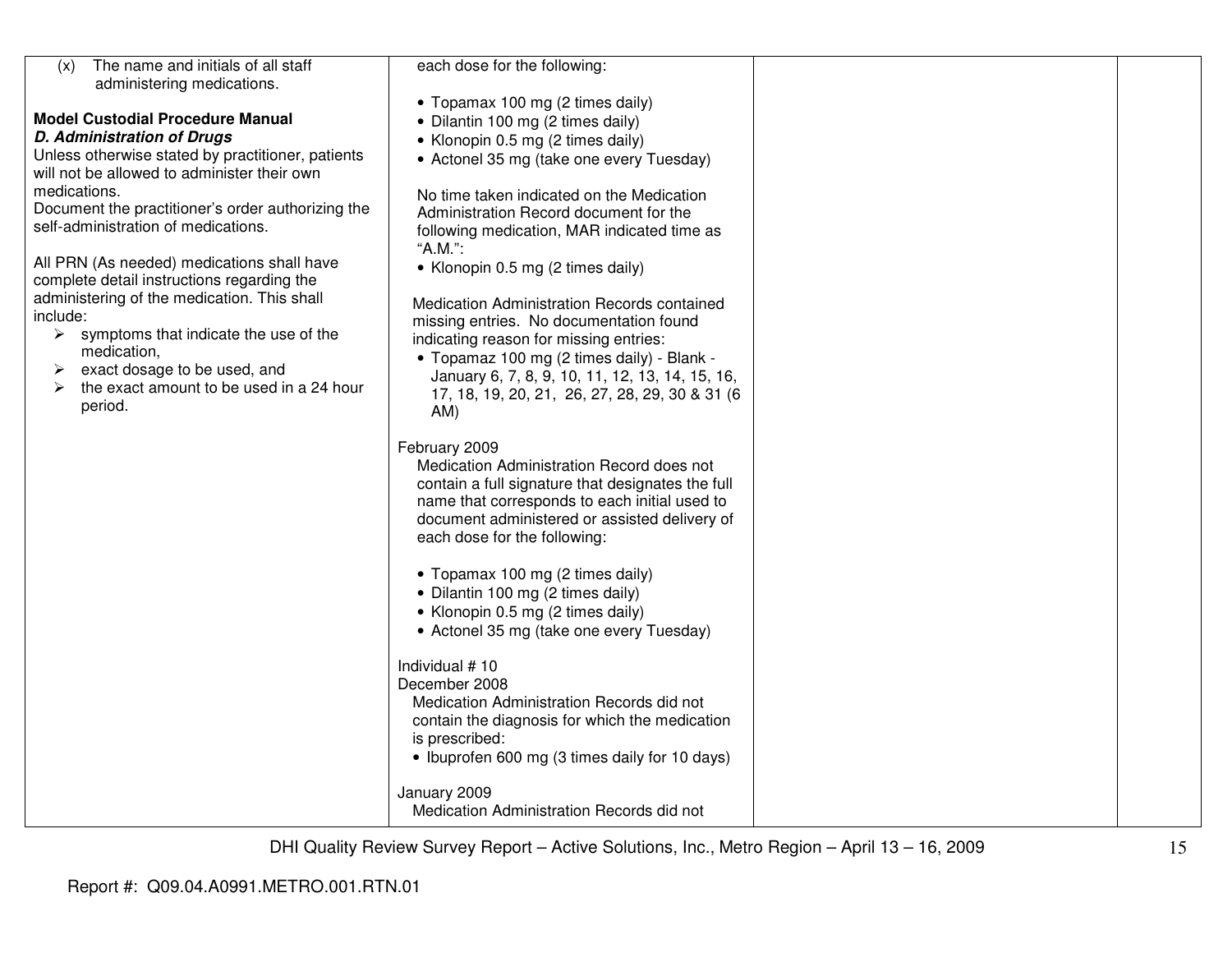| contain the diagnosis for which the medication              |  |
|-------------------------------------------------------------|--|
| is prescribed:                                              |  |
| • Doxcycline 100 mg (2 times daily for 10 days)             |  |
|                                                             |  |
| Individual #15                                              |  |
| December 2008<br>Medication Administration Records did not  |  |
| contain the diagnosis for which the medication              |  |
| is prescribed:                                              |  |
| • Pepcid 20 mg (Take every 12 hours until                   |  |
| finished)                                                   |  |
| • Prednizone 10 mg                                          |  |
|                                                             |  |
| Medication Administration Record indicated                  |  |
| medication was to taken as follows:                         |  |
| • Prednizone 10 mg (2 tablets daily for 3 days,             |  |
| then 1 tablet daily for 3 days) Per Physician               |  |
| orders medication is to be takes as follows:                |  |
| 6 tablets daily for 3 days, then 4 tablets daily            |  |
| for 3 days, then 2 tablets daily for 3 days &               |  |
| finally 1 tablet daily for 3 days. MAR and                  |  |
| Physician orders do not match.                              |  |
| Individual #16                                              |  |
| December 2008                                               |  |
| Medication Administration Record indicated                  |  |
| medication had not been given as prescribed:                |  |
| • Ibuprofen 800 mg $-$ 3 times daily for 7 days.            |  |
| MAR only contained dates for 6 days.                        |  |
| December 3, 4, 5, 6, 7 & 28.                                |  |
|                                                             |  |
| • Ciprofloxacin 500 mg $-$ 2 times daily for 10             |  |
| days. MAR indicated the individual was given                |  |
| an extra dose on December 15, 2008.                         |  |
|                                                             |  |
| January 2009<br>Medication Administration Records contained |  |
| missing entries. No documentation found                     |  |
| indicating reason for missing entries:                      |  |
| • Citalopram - 40 mg - Blank - January 3, 4 &               |  |
| 5 (9AM)                                                     |  |
| • Citalopram - 20 mg - Blank - January 3 & 4                |  |
| (1PM)                                                       |  |
|                                                             |  |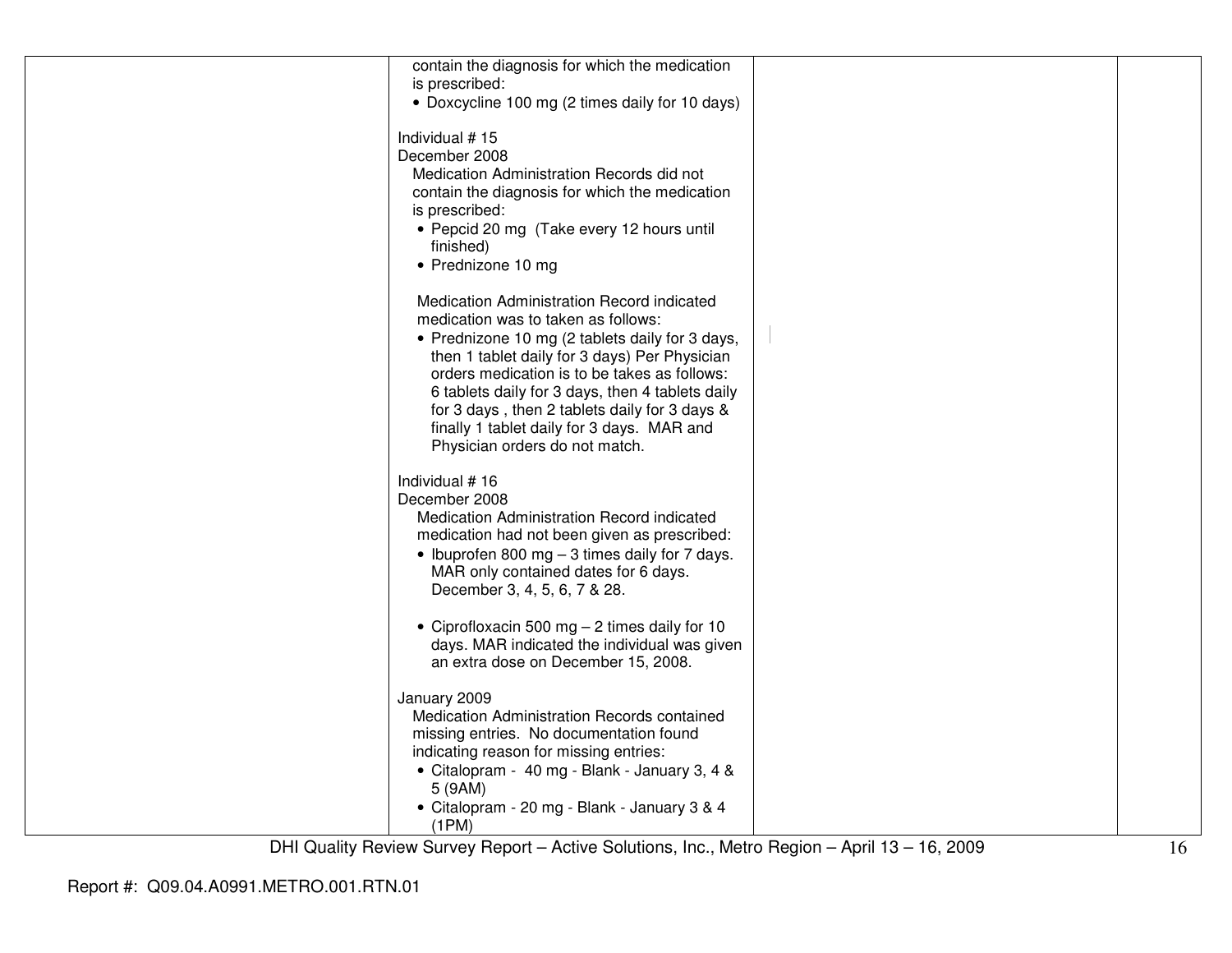| · Citalopram 10 mg - Blank - January 3 & 4<br>(1PM)                                                                                                                                                                                                  |  |
|------------------------------------------------------------------------------------------------------------------------------------------------------------------------------------------------------------------------------------------------------|--|
| Medication Administration Record indicated<br>medication had not been given as prescribed:<br>• Ibuprofen 800 mg - 3 times daily for 7 days.<br>MAR indicated medication had been give for<br>9 days: January 23, 24, 25, 26, 27, 28, 29,<br>30 & 31 |  |
| Individual #17<br>December 2008<br>Medication Administration Records did not<br>contain the route of administration for the<br>following medications:<br>• Topamax 200 mg - 2 times daily                                                            |  |
| Medication Administration Records did not<br>contain diagnosis for which the medication is<br>prescribed:<br>• Topamax 200 mg - 2 times daily                                                                                                        |  |
|                                                                                                                                                                                                                                                      |  |
|                                                                                                                                                                                                                                                      |  |
|                                                                                                                                                                                                                                                      |  |
|                                                                                                                                                                                                                                                      |  |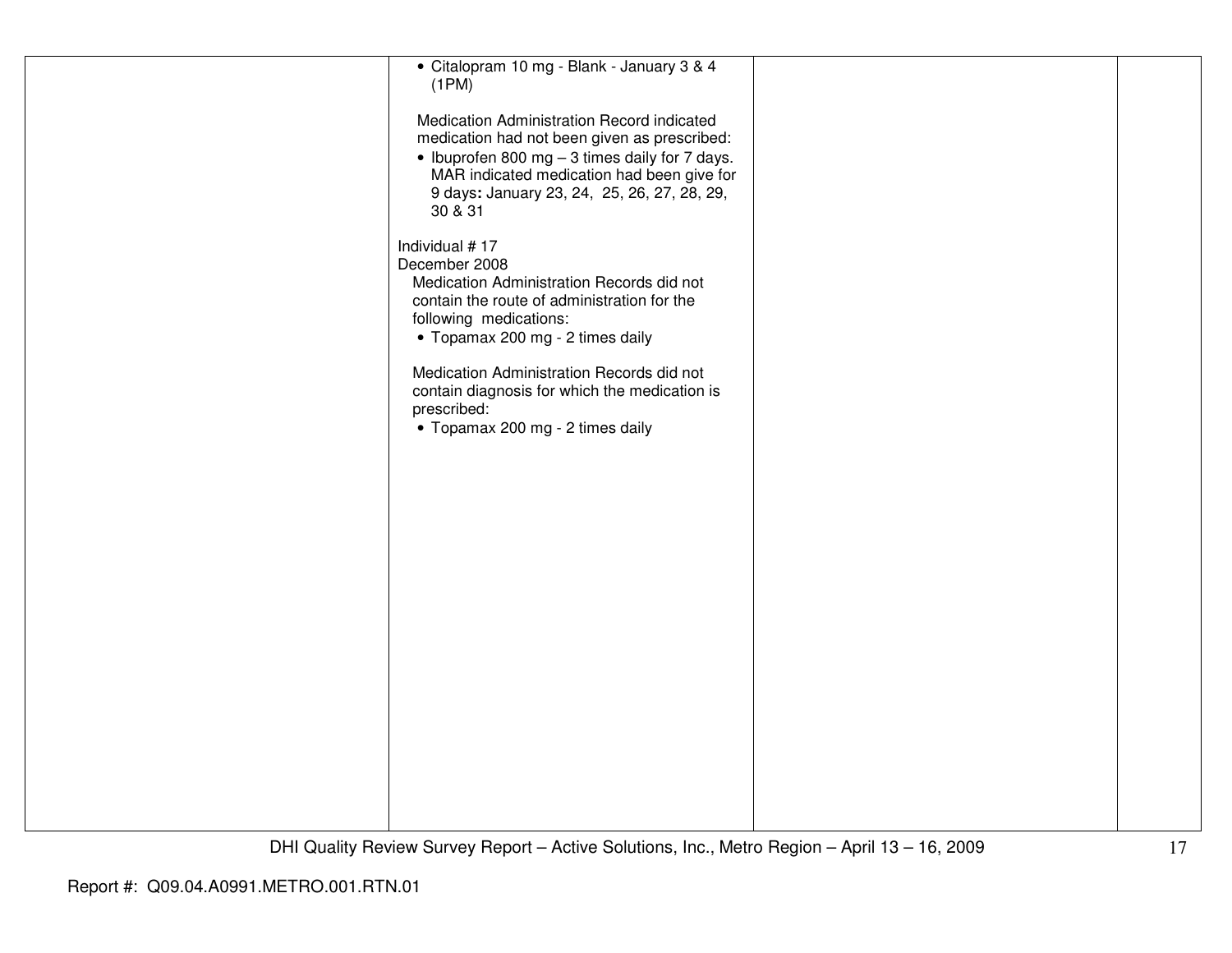| Tag #1A09 Medication Delivery - PRN                                                       | <b>Scope and Severity Rating: E</b>                                                |  |
|-------------------------------------------------------------------------------------------|------------------------------------------------------------------------------------|--|
| Developmental Disabilities (DD) Waiver Service                                            | Based on record review, the Agency failed to                                       |  |
| Standards effective 4/1/2007                                                              | maintain PRN Medication Administration Records                                     |  |
| <b>CHAPTER 1 II. PROVIDER AGENCY</b>                                                      | which contained all elements required by standard                                  |  |
| <b>REQUIREMENTS:</b> The objective of these                                               | for 4 of 8 Individuals.                                                            |  |
| standards is to establish Provider Agency policy,                                         |                                                                                    |  |
| procedure and reporting requirements for DD                                               | Individual #4                                                                      |  |
| Medicaid Waiver program. These requirements                                               | December 2008                                                                      |  |
| apply to all such Provider Agency staff, whether                                          | No symptoms noted on the Medication                                                |  |
| directly employed or subcontracting with the                                              | Administration Record for the following PRN                                        |  |
| Provider Agency. Additional Provider Agency                                               | medication:                                                                        |  |
| requirements and personnel qualifications may be                                          | • Tylenol (PRN) - December 1 & 5, 2008.                                            |  |
| applicable for specific service standards.<br>Е.                                          | • Benadryl (PRN) - December 2, 9 & 17, 2008                                        |  |
| <b>Medication Delivery: Provider Agencies</b><br>that provide Community Living, Community |                                                                                    |  |
| Inclusion or Private Duty Nursing services shall                                          | No effectiveness noted on the Medication                                           |  |
| have written policies and procedures regarding                                            | Administration Record for the following PRN                                        |  |
| medication(s) delivery and tracking and reporting                                         | medication:                                                                        |  |
| of medication errors in accordance with DDSD                                              | • Tylenol (PRN) – December 1 & 5, 2008.                                            |  |
| Medication Assessment and Delivery Policy and                                             | • Benadryl (PRN) - December 2, 9 & 17, 2008                                        |  |
| Procedures, the Board of Nursing Rules and                                                |                                                                                    |  |
| Board of Pharmacy standards and regulations.                                              | February 2009                                                                      |  |
|                                                                                           | No symptoms noted on the Medication<br>Administration Record for the following PRN |  |
| (f) For PRN medication, an explanation for the                                            | medication:                                                                        |  |
| use of the PRN medication shall include                                                   | • Benadryl (PRN) - February 18, 19, 22 & 23,                                       |  |
| observable signs/symptoms or                                                              | 2009                                                                               |  |
| circumstances in which the medication is to                                               |                                                                                    |  |
| be used, and documentation of                                                             | Individual #9                                                                      |  |
| effectiveness of PRN medication                                                           | December 2008                                                                      |  |
| administered.                                                                             | Medication Administration Record does not                                          |  |
|                                                                                           | contain a signature page that designates the full                                  |  |
|                                                                                           | name that corresponds to each initial used to                                      |  |
| NMAC 16.19.11.8 MINIMUM STANDARDS:                                                        | document administered or assisted delivery of                                      |  |
| A. MINIMUM STANDARDS FOR THE                                                              | each dose:                                                                         |  |
| DISTRIBUTION, STORAGE, HANDLING AND                                                       | • Ativan - 2mg (PRN)                                                               |  |
| RECORD KEEPING OF DRUGS:                                                                  |                                                                                    |  |
|                                                                                           | January 2009                                                                       |  |
| (d) The facility shall have a Medication                                                  | Medication Administration Record document                                          |  |
| Administration Record (MAR) documenting                                                   | does not contain a signature page that                                             |  |
| medication administered to residents, including                                           | designates the full name that corresponds to                                       |  |
| over-the-counter medications. This                                                        | each initial used to document administered or                                      |  |
| documentation shall include:                                                              | assisted delivery of each dose:                                                    |  |
| Name of resident;<br>(i)                                                                  | • Ativan - 2mg (PRN)                                                               |  |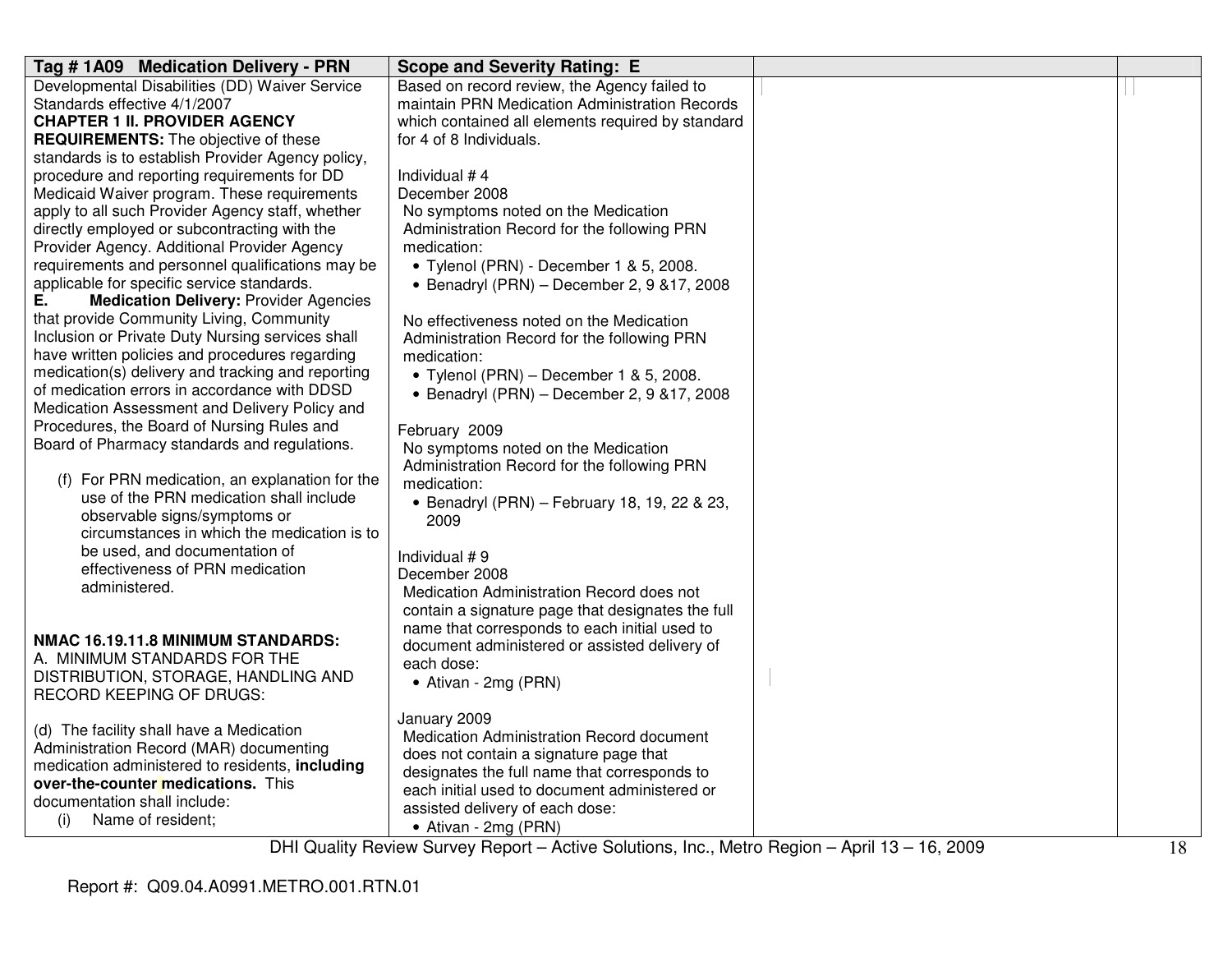| Date given;<br>(ii)<br>Drug product name;<br>(iii)<br>Dosage and form;<br>(iv)<br>Strength of drug;<br>(V)<br>Route of administration;<br>(vi)<br>(vii) How often medication is to be taken;<br>(viii) Time taken and staff initials;<br>Dates when the medication is<br>(ix)<br>discontinued or changed;<br>The name and initials of all staff<br>(x)<br>administering medications.<br><b>Model Custodial Procedure Manual</b><br><b>D. Administration of Drugs</b><br>Unless otherwise stated by practitioner, patients<br>will not be allowed to administer their own<br>medications.<br>Document the practitioner's order authorizing the<br>self-administration of medications.<br>All PRN (As needed) medications shall have<br>complete detail instructions regarding the<br>administering of the medication. This shall<br>include:<br>symptoms that indicate the use of the<br>$\blacktriangleright$<br>medication,<br>exact dosage to be used, and<br>the exact amount to be used in a 24 hour<br>$\blacktriangleright$<br>period. | February 2009<br>Medication Administration Record document<br>does not contain a signature page that<br>designates the full name that corresponds to<br>each initial used to document administered or<br>assisted delivery of each dose:<br>• Ativan - 2mg (PRN)<br>Individual #15<br>December 2008<br>Medication Administration Records did not<br>contain the circumstance in which the<br>medication is to be given:<br>• Hydroxyzine 25mg (PRN)<br>Individual #16<br>December 2008<br>No effectiveness noted on the Medication<br>Administration Record for the following PRN<br>medication:<br>• Phenazopyridine 200mg (PRN) - December 5,<br>6, 7, 8 & 9 |  |
|----------------------------------------------------------------------------------------------------------------------------------------------------------------------------------------------------------------------------------------------------------------------------------------------------------------------------------------------------------------------------------------------------------------------------------------------------------------------------------------------------------------------------------------------------------------------------------------------------------------------------------------------------------------------------------------------------------------------------------------------------------------------------------------------------------------------------------------------------------------------------------------------------------------------------------------------------------------------------------------------------------------------------------------------|----------------------------------------------------------------------------------------------------------------------------------------------------------------------------------------------------------------------------------------------------------------------------------------------------------------------------------------------------------------------------------------------------------------------------------------------------------------------------------------------------------------------------------------------------------------------------------------------------------------------------------------------------------------|--|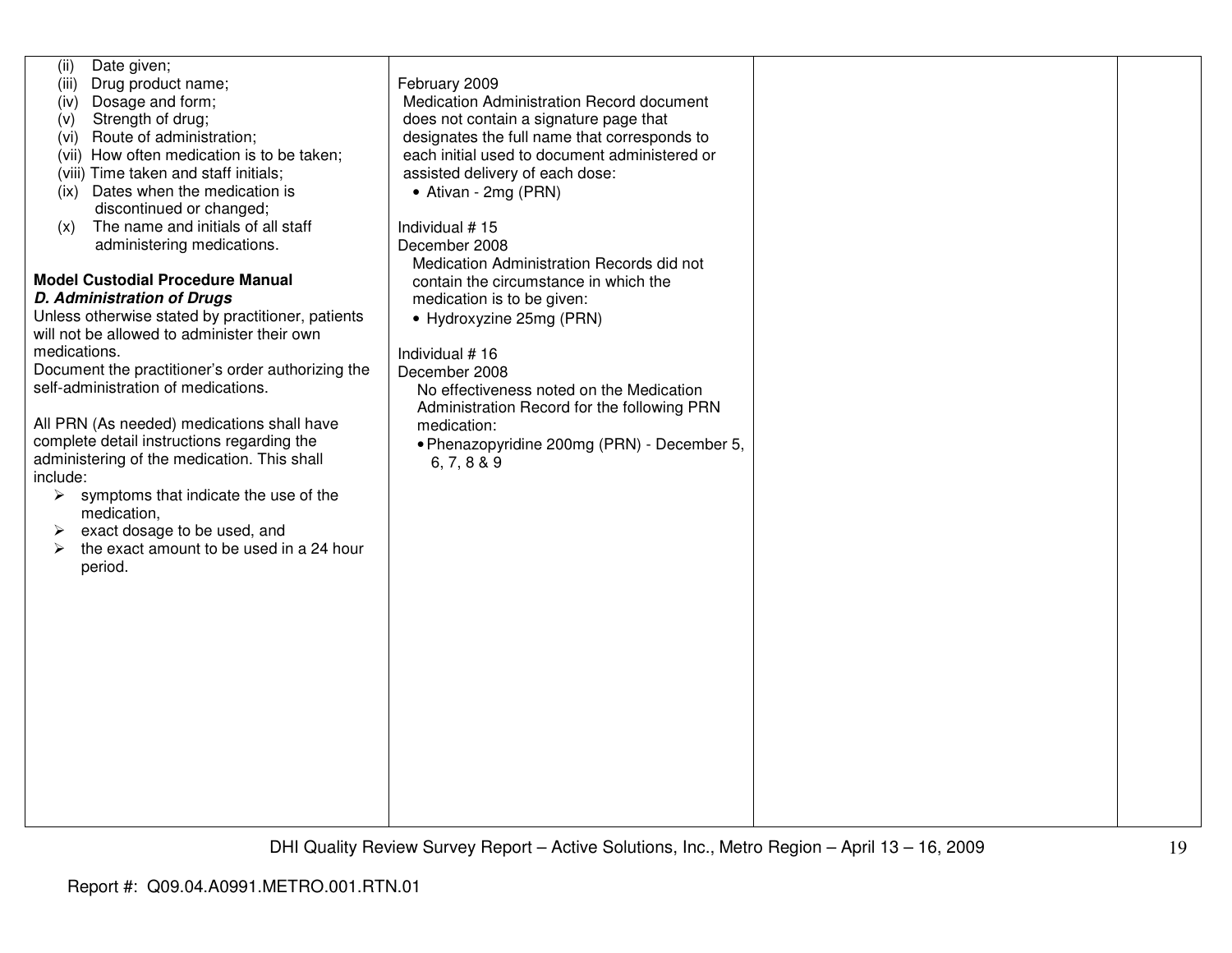| Tag # 1A15 Healthcare Documentation                                                            | <b>Scope and Severity Rating: D</b>                     |  |
|------------------------------------------------------------------------------------------------|---------------------------------------------------------|--|
| <b>Developmental Disabilities (DD) Waiver</b>                                                  | Based on record review the Agency failed to             |  |
| Service Standards Chapter 1. III. E. (1 - 4)                                                   | maintain the required documentation in the              |  |
| <b>CHAPTER 1. III. PROVIDER AGENCY</b>                                                         | Individuals Agency Record as required per               |  |
| <b>DOCUMENTATION OF SERVICE DELIVERY</b>                                                       | standard for 2 of 18 individuals.                       |  |
| <b>AND LOCATION</b>                                                                            |                                                         |  |
|                                                                                                | The following were not found or not current:            |  |
| E. Healthcare Documentation by Nurses For                                                      |                                                         |  |
| <b>Community Living Services, Community</b>                                                    | • Medication Administration Assessment Tool             |  |
| <b>Inclusion Services and Private Duty Nursing</b>                                             | (#6)                                                    |  |
| <b>Services:</b> Nursing services must be available as                                         |                                                         |  |
| needed and documented for Provider Agencies                                                    | • Crisis Plans                                          |  |
| delivering Community Living Services, Community                                                | $\circ$<br>Cardiac condition (#6) (Per IST section of   |  |
| Inclusion Services and Private Duty Nursing                                                    | the ISP the individual requires a crisis plan)          |  |
| Services.                                                                                      | $\circ$<br>Seizures (#9) (Per IST section of the ISP    |  |
| (1) Documentation of nursing assessment                                                        | the individual requires a crisis plan)                  |  |
| activities                                                                                     | $\circ$<br>Asthma (#9) (Per IST section of the ISP the  |  |
| (a) The following hierarchy shall be used to                                                   | individual requires a crisis plan)                      |  |
| determine which provider agency is responsible                                                 | $\circ$<br>Allergy (#9) (Per IST section of the ISP the |  |
| for completion of the HAT and MAAT and related                                                 | individual requires a crisis plan)                      |  |
| subsequent planning and training:                                                              |                                                         |  |
| (i) Community living services provider agency;                                                 |                                                         |  |
| (ii) Private duty nursing provider agency;                                                     |                                                         |  |
| (iii) Adult habilitation provider agency;                                                      |                                                         |  |
| (iv) Community access provider agency; and                                                     |                                                         |  |
| (v) Supported employment provider agency.                                                      |                                                         |  |
| (b) The provider agency must arrange for their<br>nurse to complete the Health Assessment Tool |                                                         |  |
| (HAT) and the Medication Administration                                                        |                                                         |  |
| Assessment Tool (MAAT) on at least an annual                                                   |                                                         |  |
| basis for each individual receiving community                                                  |                                                         |  |
| living, community inclusion or private duty nursing                                            |                                                         |  |
| services, unless the provider agency arranges for                                              |                                                         |  |
| the individual's Primary Care Practitioner (PCP) to                                            |                                                         |  |
| voluntarily complete these assessments in lieu of                                              |                                                         |  |
| the agency nurse. Agency nurses may also                                                       |                                                         |  |
| complete these assessments in collaboration with                                               |                                                         |  |
| the Primary Care Practitioner if they believe such                                             |                                                         |  |
| consultation is necessary for an accurate                                                      |                                                         |  |
| assessment. Family Living Provider Agencies                                                    |                                                         |  |
| have the option of having the subcontracted                                                    |                                                         |  |
| caregiver complete the HAT instead of the nurse                                                |                                                         |  |
| or PCP, if the caregiver is comfortable doing so.                                              |                                                         |  |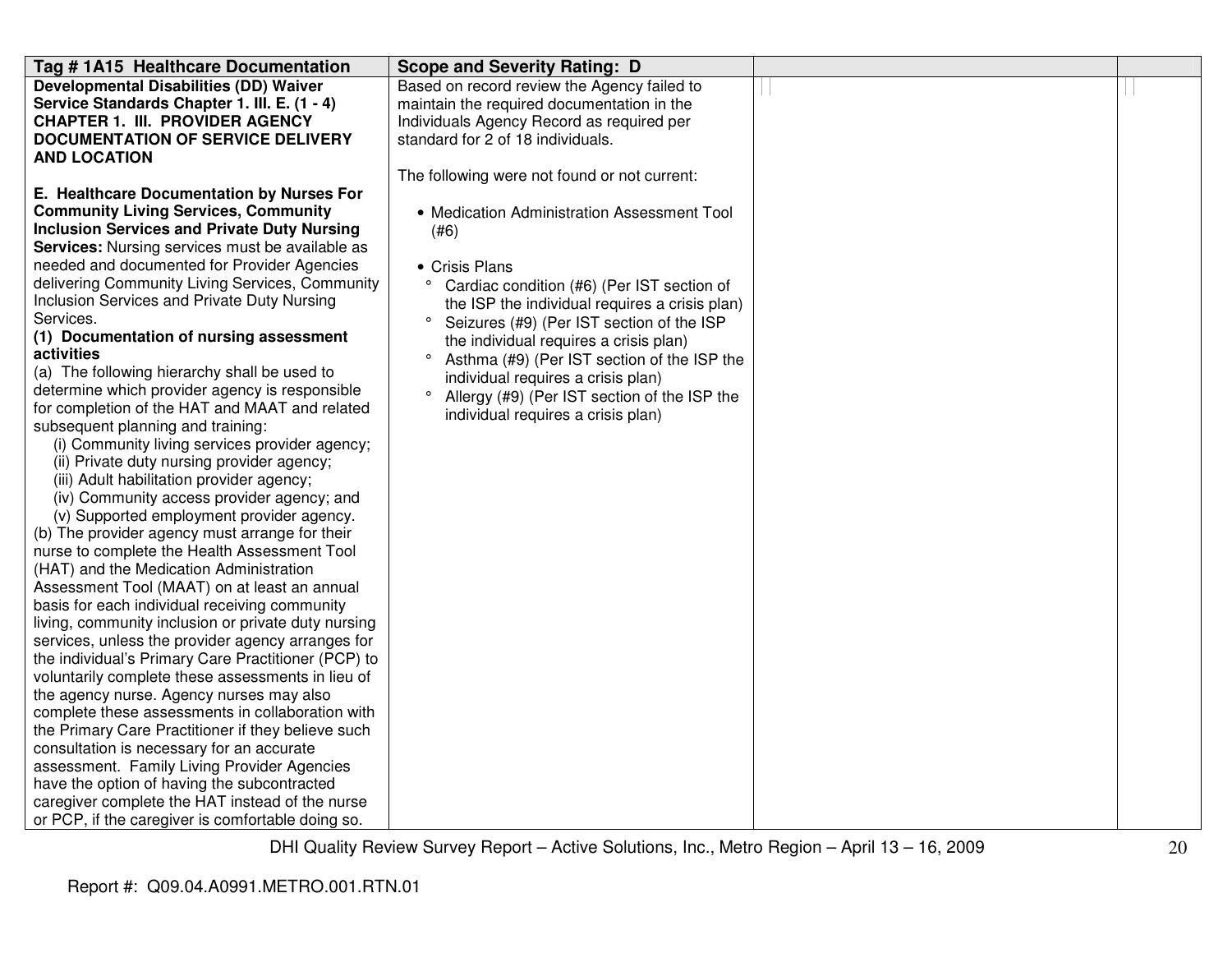| However, the agency nurse must be available to                                                   |  |  |
|--------------------------------------------------------------------------------------------------|--|--|
| assist the caregiver upon request.                                                               |  |  |
| (c) For newly allocated individuals, the HAT and                                                 |  |  |
| the MAAT must be completed within seventy-two                                                    |  |  |
| (72) hours of admission into direct services or two                                              |  |  |
| weeks following the initial ISP, whichever comes                                                 |  |  |
| first.                                                                                           |  |  |
| (d) For individuals already in services, the HAT                                                 |  |  |
| and the MAAT must be completed at least                                                          |  |  |
| fourteen (14) days prior to the annual ISP meeting                                               |  |  |
| and submitted to all members of the                                                              |  |  |
| interdisciplinary team. The HAT must also be                                                     |  |  |
| completed at the time of any significant change in                                               |  |  |
| clinical condition and upon return from any                                                      |  |  |
| hospitalizations. In addition to annually, the MAAT                                              |  |  |
| must be completed at the time of any significant                                                 |  |  |
| change in clinical condition, when a medication                                                  |  |  |
| regime or route change requires delivery by                                                      |  |  |
| licensed or certified staff, or when an individual                                               |  |  |
| has completed additional training designed to                                                    |  |  |
| improve their skills to support self-administration                                              |  |  |
| (see DDSD Medication Assessment and Delivery                                                     |  |  |
| Policy).                                                                                         |  |  |
| (e) Nursing assessments conducted to determine                                                   |  |  |
| current health status or to evaluate a change in                                                 |  |  |
| clinical condition must be documented in a signed                                                |  |  |
| progress note that includes time and date as well                                                |  |  |
| as subjective information including the individual                                               |  |  |
| complaints, signs and symptoms noted by staff,                                                   |  |  |
| family members or other team members; objective                                                  |  |  |
| information including vital signs, physical<br>examination, weight, and other pertinent data for |  |  |
| the given situation (e.g., seizure frequency,                                                    |  |  |
| method in which temperature taken); assessment                                                   |  |  |
| of the clinical status, and plan of action                                                       |  |  |
| addressing relevant aspects of all active health                                                 |  |  |
| problems and follow up on any recommendations                                                    |  |  |
| of medical consultants.                                                                          |  |  |
|                                                                                                  |  |  |
| (2) Health related plans                                                                         |  |  |
| (a) For individuals with chronic conditions that                                                 |  |  |
| have the potential to exacerbate into a life-                                                    |  |  |
| threatening situation, a medical crisis prevention                                               |  |  |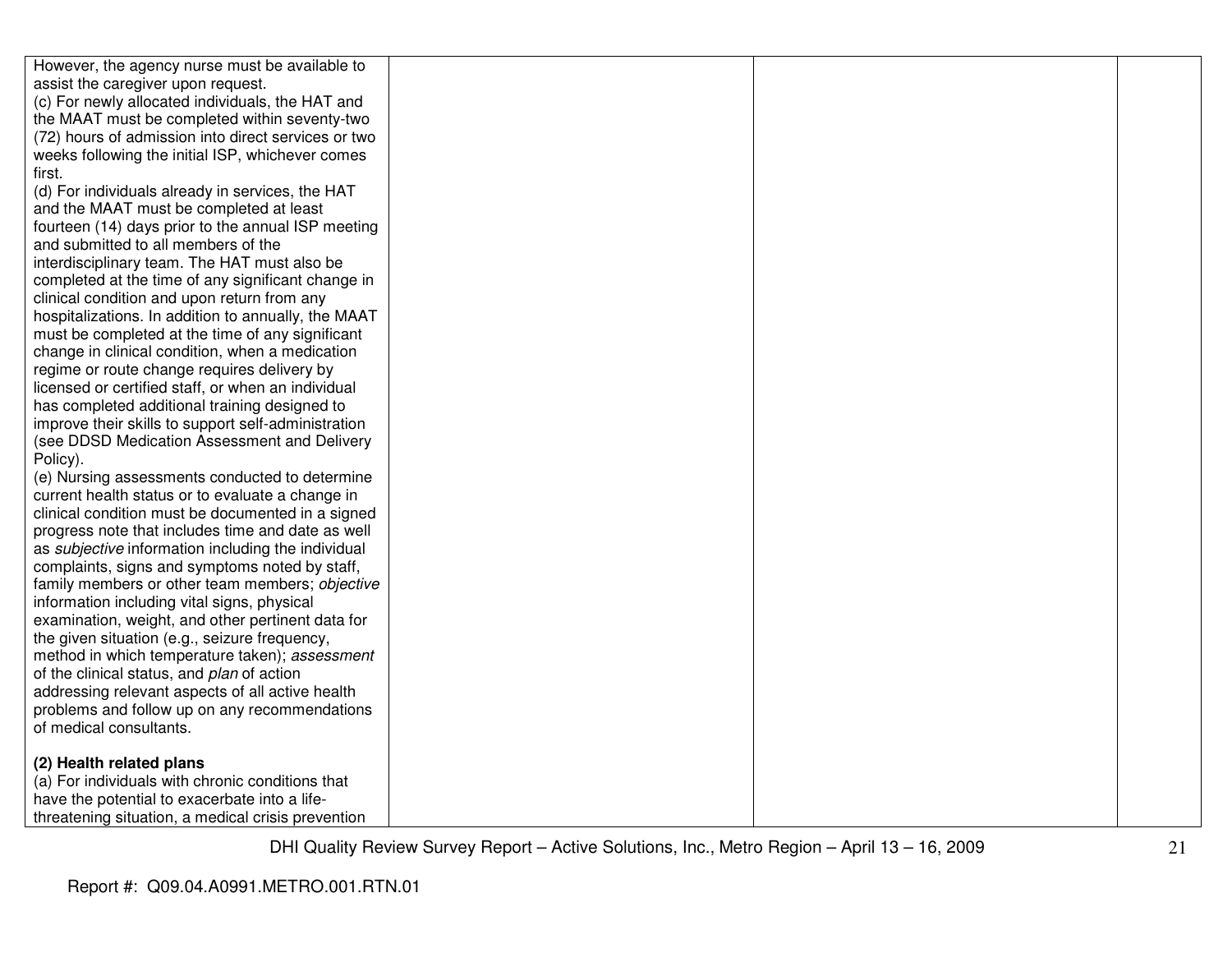| and intervention plan must be written by the nurse   |  |  |
|------------------------------------------------------|--|--|
| or other appropriately designated healthcare         |  |  |
| professional.                                        |  |  |
| (b) Crisis prevention and intervention plans must    |  |  |
| be written in user-friendly language that is easily  |  |  |
| understood by those implementing the plan.           |  |  |
| (c) The nurse shall also document training           |  |  |
| regarding the crisis prevention and intervention     |  |  |
| plan delivered to agency staff and other team        |  |  |
| members, clearly indicating competency               |  |  |
| determination for each trainee.                      |  |  |
| (d) If the individual receives services from         |  |  |
| separate agencies for community living and           |  |  |
| community inclusion services, nurses from each       |  |  |
| agency shall collaborate in the development of       |  |  |
| and training delivery for crisis prevention and      |  |  |
| intervention plans to assure maximum                 |  |  |
| consistency across settings.                         |  |  |
|                                                      |  |  |
| (3) For all individuals with a HAT score of 4, 5 or  |  |  |
| 6, the nurse shall develop a comprehensive           |  |  |
| healthcare plan that includes health related         |  |  |
| supports identified in the ISP (The healthcare       |  |  |
| plan is the equivalent of a nursing care plan; two   |  |  |
| separate documents are not required nor              |  |  |
| recommended):                                        |  |  |
| (a) Each healthcare plan must include a statement    |  |  |
| of the person's healthcare needs and list            |  |  |
| measurable goals to be achieved through              |  |  |
| implementation of the healthcare plan. Needs         |  |  |
| statements may be based upon supports needed         |  |  |
| for the individual to maintain a current strength,   |  |  |
| ability or skill related to their health, prevention |  |  |
| measures, and/or supports needed to remediate,       |  |  |
| minimize or manage an existing health condition.     |  |  |
| (b) Goals must be measurable and shall be            |  |  |
| revised when an individual has met the goal and      |  |  |
| has the potential to attain additional goals or no   |  |  |
| longer requires supports in order to maintain the    |  |  |
| goal.                                                |  |  |
| (c) Approaches described in the plan shall be        |  |  |
| individualized to reflect the individual's unique    |  |  |
| needs, provide guidance to the caregiver(s) and      |  |  |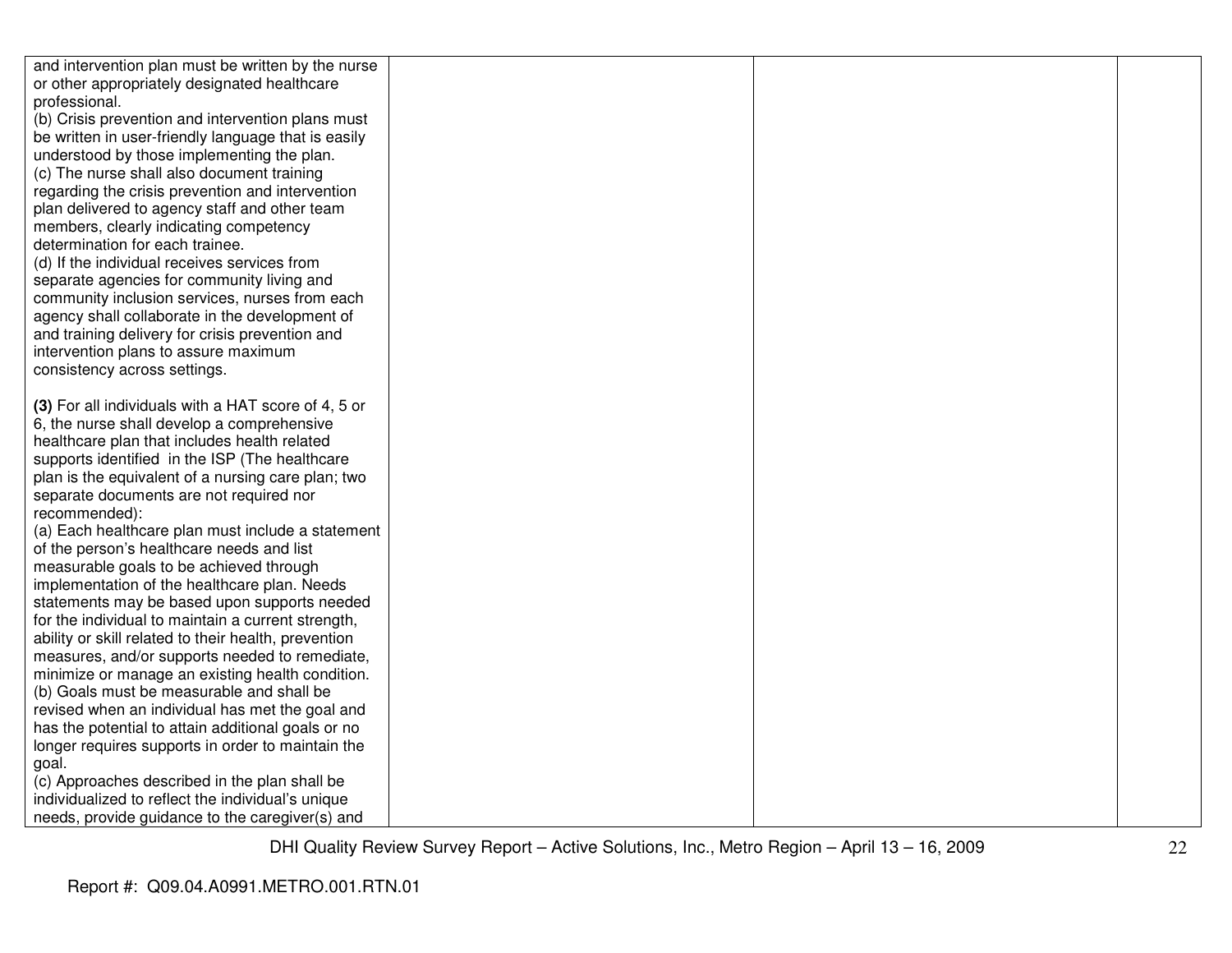| designed to support successful interactions. Some                                                    |  |  |
|------------------------------------------------------------------------------------------------------|--|--|
| interventions may be carried out by staff, family                                                    |  |  |
| members or other team members, and other                                                             |  |  |
| interventions may be carried out directly by the                                                     |  |  |
| nurse - persons responsible for each intervention                                                    |  |  |
| shall be specified in the plan.                                                                      |  |  |
| (d) Healthcare plans shall be written in language                                                    |  |  |
| that will be easily understood by the person(s)                                                      |  |  |
| identified as implementing the interventions.                                                        |  |  |
| (e) The nurse shall also document training on the                                                    |  |  |
| healthcare plan delivered to agency staff and                                                        |  |  |
| other team members, clearly indicating                                                               |  |  |
| competency determination for each trainee. If the                                                    |  |  |
| individual receives services from separate                                                           |  |  |
| agencies for community living and community                                                          |  |  |
| inclusion services, nurses from each agency shall                                                    |  |  |
| collaborate in the development of and training                                                       |  |  |
| delivery for healthcare plans to assure maximum                                                      |  |  |
| consistency across settings.                                                                         |  |  |
| (f) Healthcare plans must be updated to reflect                                                      |  |  |
| relevant discharge orders whenever an individual                                                     |  |  |
| returns to services following a hospitalization.                                                     |  |  |
| (g) All crisis prevention and intervention plans and                                                 |  |  |
| healthcare plans shall include the individual's                                                      |  |  |
| name and date on each page and shall be signed                                                       |  |  |
| by the author.                                                                                       |  |  |
| (h) Crisis prevention and intervention plans as<br>well as healthcare plans shall be reviewed by the |  |  |
| nurse at least quarterly, and updated as needed.                                                     |  |  |
|                                                                                                      |  |  |
| (4) General Nursing Documentation                                                                    |  |  |
| (a) The nurse shall complete legible and signed                                                      |  |  |
| progress notes with date and time indicated that                                                     |  |  |
| describe all interventions or interactions                                                           |  |  |
| conducted with individuals served as well as all                                                     |  |  |
| interactions with other healthcare providers                                                         |  |  |
| serving the individual. All interactions shall be                                                    |  |  |
| documented whether they occur by phone or in                                                         |  |  |
| person.                                                                                              |  |  |
| (b) For individuals with a HAT score of 4, 5 or 6,                                                   |  |  |
| or who have identified health concerns in their                                                      |  |  |
| ISP, the nurse shall provide the interdisciplinary                                                   |  |  |
| team with a quarterly report that indicates current                                                  |  |  |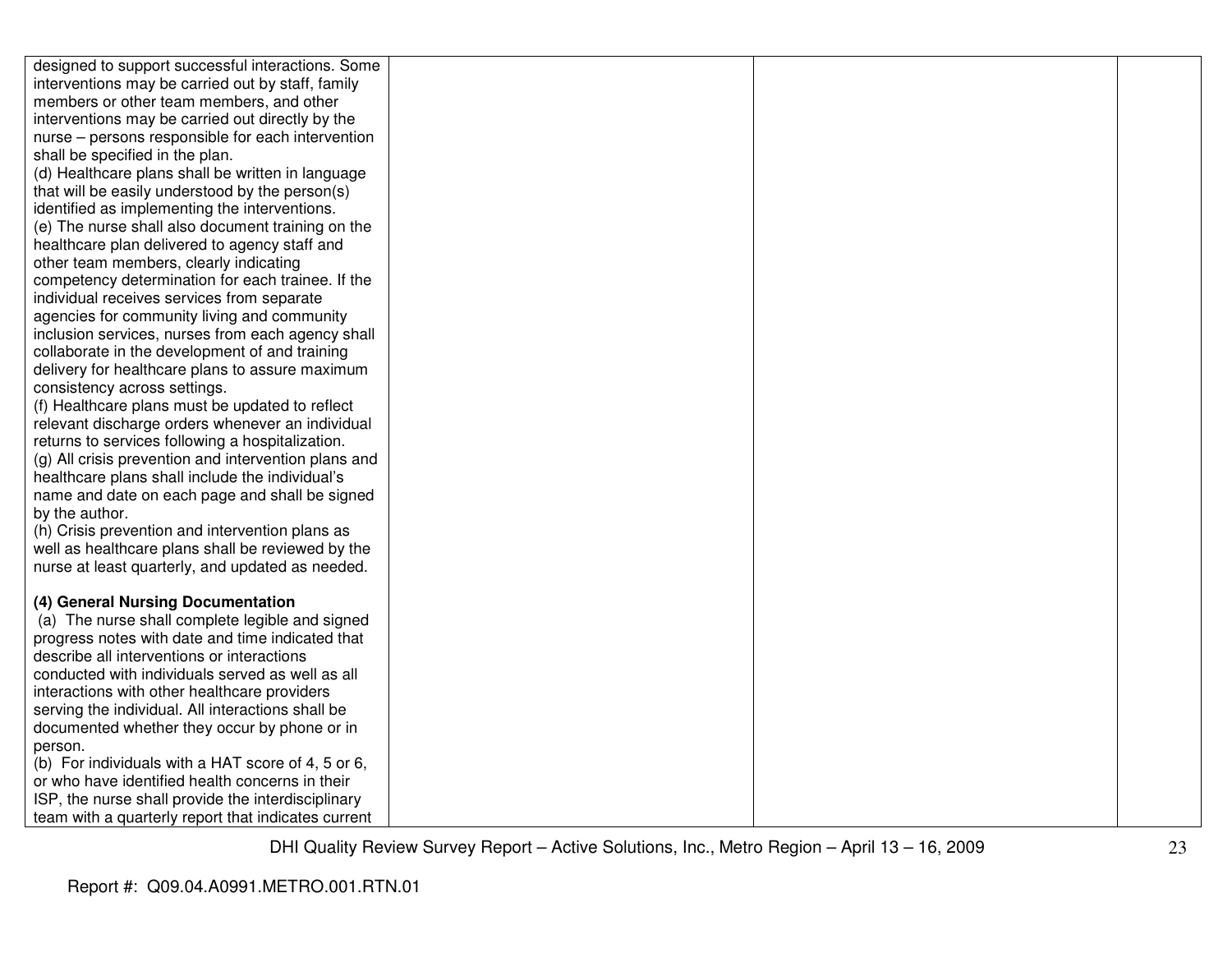| health status and progress to date on health<br>related ISP desired outcomes and action plans as<br>well as progress toward goals in the healthcare<br>plan. |  |  |
|--------------------------------------------------------------------------------------------------------------------------------------------------------------|--|--|
|                                                                                                                                                              |  |  |
|                                                                                                                                                              |  |  |
|                                                                                                                                                              |  |  |
|                                                                                                                                                              |  |  |
|                                                                                                                                                              |  |  |
|                                                                                                                                                              |  |  |
|                                                                                                                                                              |  |  |
|                                                                                                                                                              |  |  |
|                                                                                                                                                              |  |  |
|                                                                                                                                                              |  |  |
|                                                                                                                                                              |  |  |
|                                                                                                                                                              |  |  |
|                                                                                                                                                              |  |  |
|                                                                                                                                                              |  |  |
|                                                                                                                                                              |  |  |
|                                                                                                                                                              |  |  |
|                                                                                                                                                              |  |  |
|                                                                                                                                                              |  |  |
|                                                                                                                                                              |  |  |
|                                                                                                                                                              |  |  |
|                                                                                                                                                              |  |  |
|                                                                                                                                                              |  |  |
|                                                                                                                                                              |  |  |
|                                                                                                                                                              |  |  |
|                                                                                                                                                              |  |  |
|                                                                                                                                                              |  |  |
|                                                                                                                                                              |  |  |
|                                                                                                                                                              |  |  |
|                                                                                                                                                              |  |  |
|                                                                                                                                                              |  |  |
|                                                                                                                                                              |  |  |
|                                                                                                                                                              |  |  |
|                                                                                                                                                              |  |  |
|                                                                                                                                                              |  |  |
|                                                                                                                                                              |  |  |
|                                                                                                                                                              |  |  |
|                                                                                                                                                              |  |  |
|                                                                                                                                                              |  |  |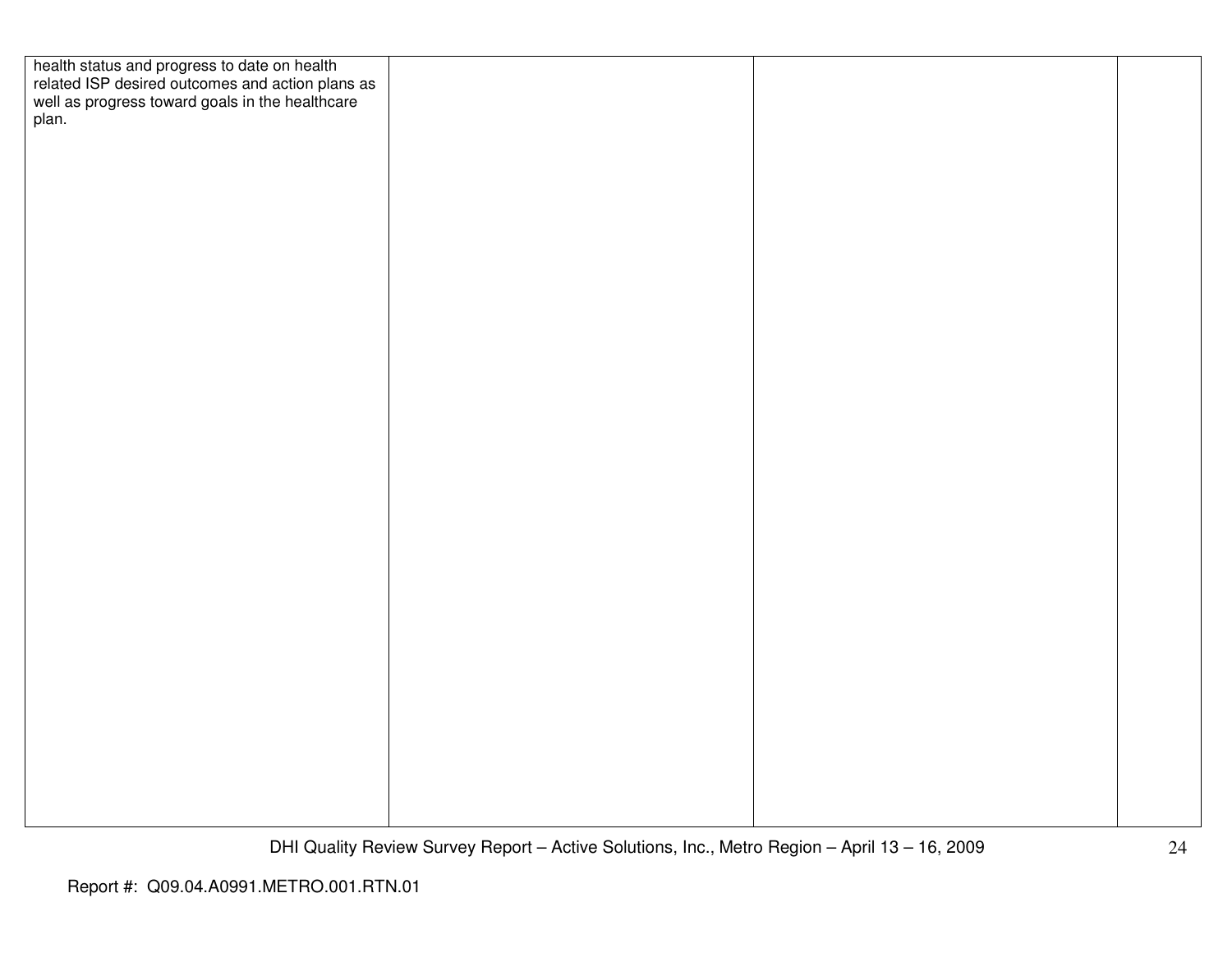| Tag #1A20 DSP Training Documents                                                   | <b>Scope and Severity Rating: E</b>                                           |  |
|------------------------------------------------------------------------------------|-------------------------------------------------------------------------------|--|
| Developmental Disabilities (DD) Waiver Service                                     | Based on record review, the Agency failed to                                  |  |
| Standards effective 4/1/2007                                                       | ensure that Orientation and Training requirements                             |  |
| <b>CHAPTER 1 IV. GENERAL REQUIREMENTS</b>                                          | were met for 25 of 65 Direct Service Personnel.                               |  |
| FOR PROVIDER AGENCY SERVICE                                                        |                                                                               |  |
| PERSONNEL: The objective of this section is to                                     | Review of Direct Service Personnel training                                   |  |
| establish personnel standards for DD Medicaid                                      | records found no evidence of the following                                    |  |
| Waiver Provider Agencies for the following                                         | required DOH/DDSD trainings and certification                                 |  |
| services: Community Living Supports, Community                                     | being completed:                                                              |  |
| Inclusion Services, Respite, Substitute Care and                                   |                                                                               |  |
| Personal Support Companion Services. These                                         | • Pre- Service (DSP #83, 88, 97, 101, 102, 107,                               |  |
| standards apply to all personnel who provide                                       | 108, 109, 113 & 114)                                                          |  |
| services, whether directly employed or<br>subcontracting with the Provider Agency. |                                                                               |  |
| Additional personnel requirements and                                              | • Basic Health/Orientation (DSP #70, 88, 89, 97,                              |  |
| qualifications may be applicable for specific                                      | 101, 102, 108, 109, 112, 113 & 114)                                           |  |
| service standards.                                                                 |                                                                               |  |
| C. Orientation and Training Requirements:                                          | • Person-Centered Planning (1-Day) (DSP #70,<br>76, 100, 105, 109, 113 & 114) |  |
| Orientation and training for direct support                                        |                                                                               |  |
| staff and his or her supervisors shall comply                                      | • First Aid (DSP # 61, 65& 114)                                               |  |
| with the DDSD/DOH Policy Governing the                                             |                                                                               |  |
| <b>Training Requirements for Direct Support</b>                                    | • CPR (DSP # 65 & 114)                                                        |  |
| <b>Staff and Internal Service Coordinators</b>                                     |                                                                               |  |
| Serving Individuals with Developmental                                             | • Assisting With Medications (DSP #51, 54, 57 &                               |  |
| Disabilities to include the following:                                             | 93)                                                                           |  |
| Each new employee shall receive<br>(1)                                             |                                                                               |  |
| appropriate orientation, including but not                                         | • Rights & Advocacy (DSP #103, 105, 109, 112                                  |  |
| limited to, all policies relating to fire                                          | & 113)                                                                        |  |
| prevention, accident prevention, incident                                          |                                                                               |  |
| management and reporting, and emergency                                            | • Level 1 Health (DSP #73, 103, 105, 109, 111,                                |  |
| procedures; and                                                                    | 112 & 113)                                                                    |  |
| Individual-specific training for each individual<br>(2)                            |                                                                               |  |
| under his or her direct care, as described in                                      | • Teaching & Support Strategies (DSP #73, 103,                                |  |
| the individual service plan, prior to working                                      | 105, 109 & 113)                                                               |  |
| alone with the individual.                                                         |                                                                               |  |
|                                                                                    | • Positive Behavior Supports Strategies (DSP                                  |  |
|                                                                                    | #103, 105, 109, 111 & 113)                                                    |  |
|                                                                                    |                                                                               |  |
|                                                                                    | • Participatory Communication & Choice Making                                 |  |
|                                                                                    | (DSP #73, 103, 105, 109, 112 & 113)                                           |  |
|                                                                                    |                                                                               |  |
|                                                                                    |                                                                               |  |
|                                                                                    |                                                                               |  |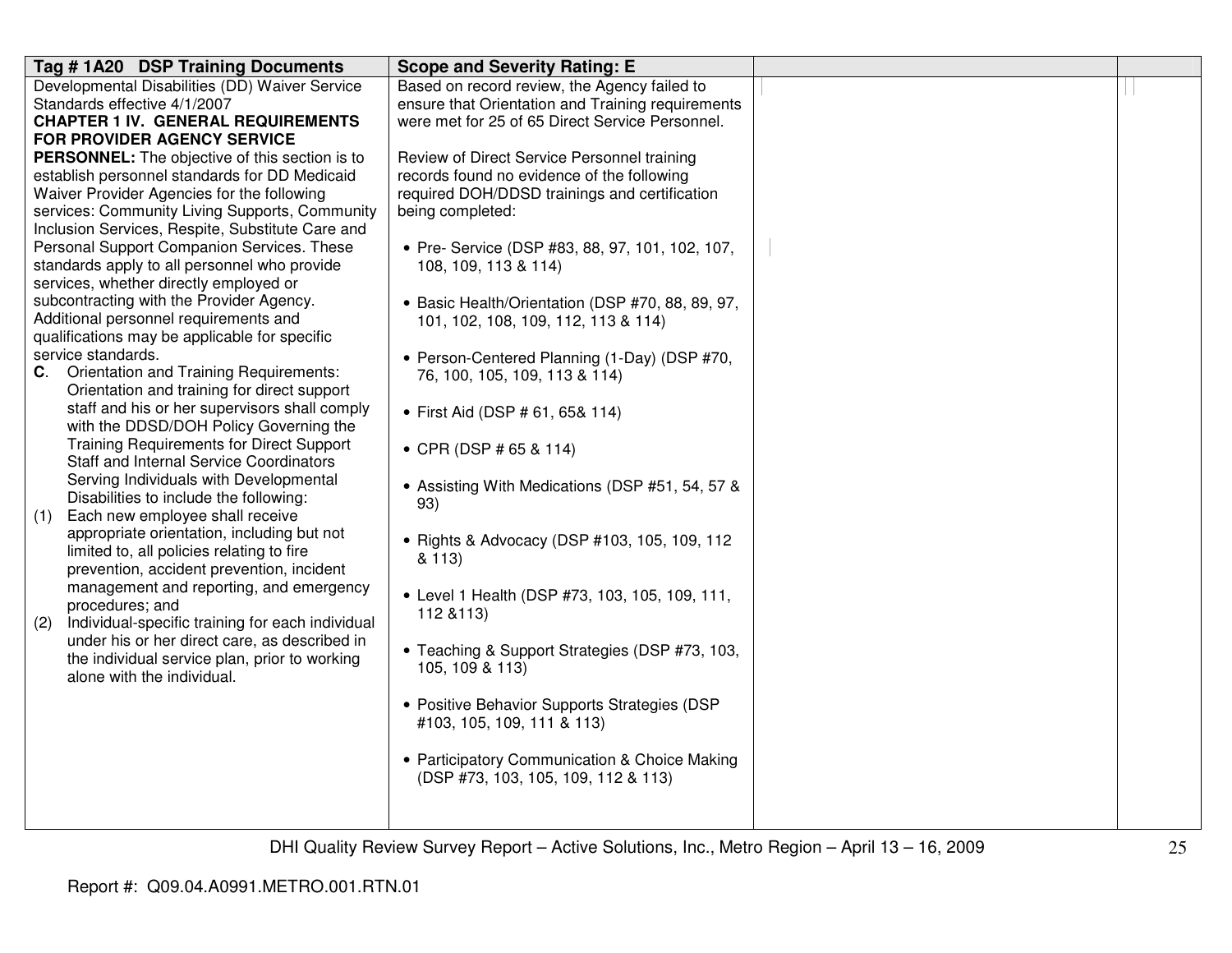| Tag # 1A25 (CoP) CCHS                                                                  | <b>Scope and Severity Rating: D</b>                |  |
|----------------------------------------------------------------------------------------|----------------------------------------------------|--|
| <b>NMAC 7.1.9.9</b>                                                                    | Based on record review, the Agency failed to       |  |
| A. Prohibition on Employment: A care provider                                          | maintain documentation indicating "no              |  |
| shall not hire or continue the employment or                                           | disqualifying convictions" or documentation of the |  |
| contractual services of any applicant, caregiver or                                    | timely submission of pertinent application         |  |
| hospital caregiver for whom the care provider has                                      | information to the Caregiver Criminal History      |  |
| received notice of a disqualifying conviction,                                         | Screening Program was on file for 7 of 71 Agency   |  |
| except as provided in Subsection B of this section.<br><b>NMAC 7.1.9.11</b>            | Personnel.                                         |  |
| <b>DISQUALIFYING CONVICTIONS.</b> The following                                        | • #53 – Date of Hire $10/24/06$                    |  |
| felony convictions disqualify an applicant,                                            | • #87 – Date of Hire $9/22/08$                     |  |
| caregiver or hospital caregiver from employment                                        | • #93 – Date of Hire $3/15/07$                     |  |
| or contractual services with a care provider:                                          | • #115 - Date of Hire 12/18/06                     |  |
| A. homicide;                                                                           | • #116 - Date of Hire 7/31/06                      |  |
| B. trafficking, or trafficking in controlled                                           | • #118 - Date of Hire 10/15/07                     |  |
| substances;                                                                            | • #120 - Date of Hire 7/15/08                      |  |
| C. kidnapping, false imprisonment, aggravated                                          |                                                    |  |
| assault or aggravated battery;                                                         |                                                    |  |
| D. rape, criminal sexual penetration, criminal                                         |                                                    |  |
| sexual contact, incest, indecent exposure, or other<br>related felony sexual offenses; |                                                    |  |
| E. crimes involving adult abuse, neglect or                                            |                                                    |  |
| financial exploitation;                                                                |                                                    |  |
| F. crimes involving child abuse or neglect;                                            |                                                    |  |
| G. crimes involving robbery, larceny, extortion,                                       |                                                    |  |
| burglary, fraud, forgery, embezzlement, credit                                         |                                                    |  |
| card fraud, or receiving stolen property; or                                           |                                                    |  |
| H. an attempt, solicitation, or conspiracy involving                                   |                                                    |  |
| any of the felonies in this subsection.                                                |                                                    |  |
|                                                                                        |                                                    |  |
| Chapter 1.IV. General Provider Requirements.                                           |                                                    |  |
| D. Criminal History Screening: All personnel shall                                     |                                                    |  |
| be screened by the Provider Agency in regard to                                        |                                                    |  |
| the employee's qualifications, references, and                                         |                                                    |  |
| employment history, prior to employment. All                                           |                                                    |  |
| Provider Agencies shall comply with the Criminal                                       |                                                    |  |
| Records Screening for Caregivers 7.1.12 NMAC                                           |                                                    |  |
| and Employee Abuse Registry 7.1.12 NMAC as                                             |                                                    |  |
| required by the Department of Health, Division of                                      |                                                    |  |
| Health Improvement.                                                                    |                                                    |  |
|                                                                                        |                                                    |  |
|                                                                                        |                                                    |  |
|                                                                                        |                                                    |  |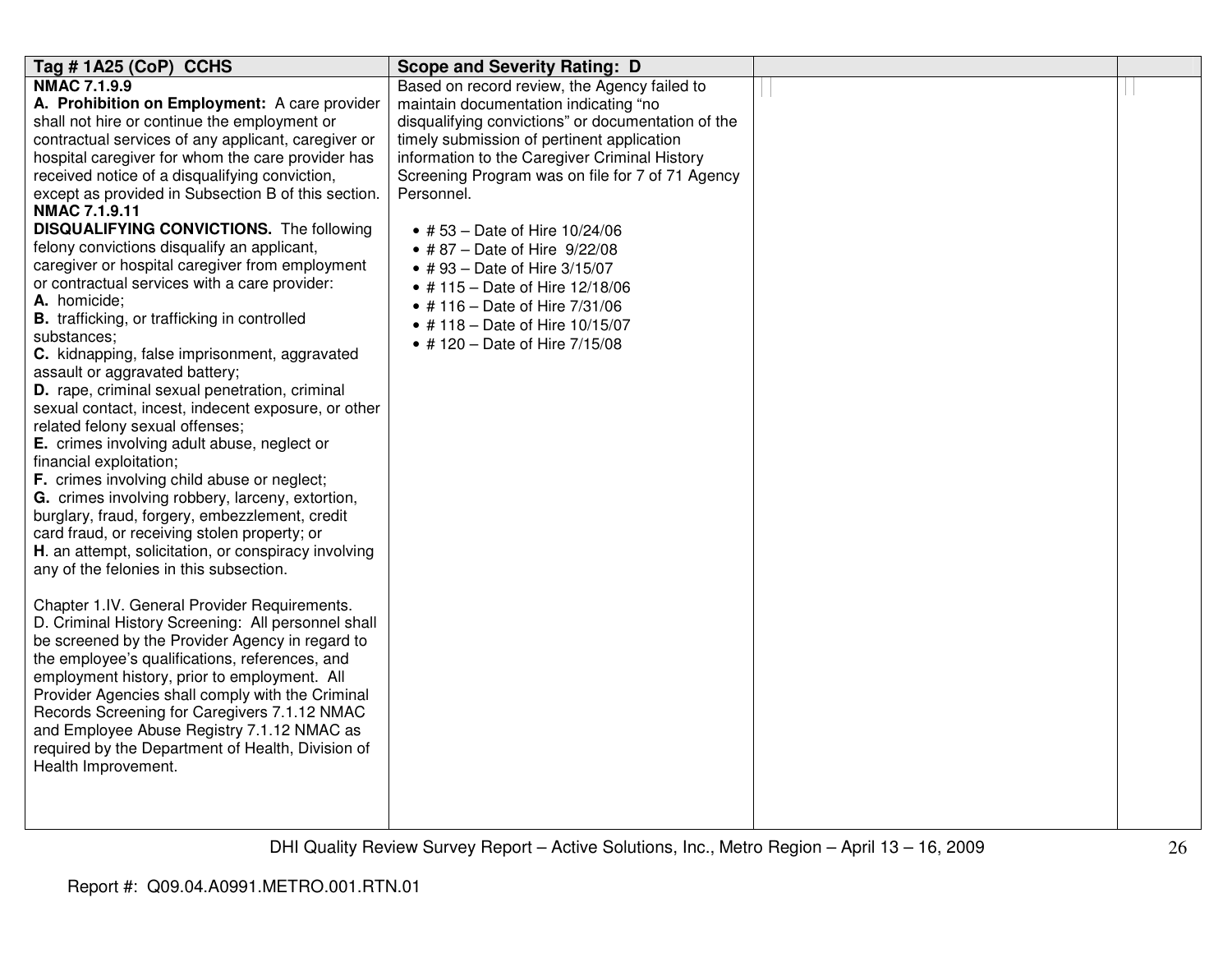| Tag # 1A26 (CoP) COR / EAR                           | <b>Scope and Severity Rating: E</b>             |  |
|------------------------------------------------------|-------------------------------------------------|--|
| NMAC 7.1.12.8                                        | Based on record review, the Agency failed to    |  |
| <b>REGISTRY ESTABLISHED; PROVIDER</b>                | maintain documentation in the employee's        |  |
| <b>INQUIRY REQUIRED:</b> Upon the effective date of  | personnel records that evidenced the inquiry to |  |
| this rule, the department has established and        | the Employee Abuse Registry prior to employment |  |
| maintains an accurate and complete electronic        | for 37 of 71 Agency Personnel.                  |  |
| registry that contains the name, date of birth,      |                                                 |  |
| address, social security number, and other           | • #50 - Date of Hire 10/20/06                   |  |
| appropriate identifying information of all persons   | • #51 - Date of Hire 8/31/07                    |  |
| who, while employed by a provider, have been         | • #55 - Date of Hire 3/15/07                    |  |
| determined by the department, as a result of an      | • #56 - Date of Hire 7/1/08                     |  |
| investigation of a complaint, to have engaged in a   | • #58 - Date of Hire 12/1/07                    |  |
| substantiated registry-referred incident of abuse,   | • #59 - Date of Hire 31/1/07                    |  |
| neglect or exploitation of a person receiving care   | • #60 - Date of Hire 5/30/07                    |  |
| or services from a provider. Additions and           | • #62 - Date of Hire 11/2/06                    |  |
| updates to the registry shall be posted no later     | • #63 - Date of Hire $3/30/07$                  |  |
| than two (2) business days following receipt. Only   | • #65 - Date of Hire 8/3/07                     |  |
| department staff designated by the custodian may     | • #66 - Date of Hire 3/6/08                     |  |
| access, maintain and update the data in the          | • #69 - Date of Hire 11/1/06                    |  |
| registry.<br>Provider requirement to inquire of      | • #70 - Date of Hire 11/5/08                    |  |
| А.<br>registry. A provider, prior to employing or    | • #71 - Date of Hire 3/27/07                    |  |
| contracting with an employee, shall inquire of the   | • #72 - Date of Hire 2/8/08                     |  |
| registry whether the individual under consideration  | • #73 - Date of Hire 10/1/07                    |  |
| for employment or contracting is listed on the       | • #74 - Date of Hire 4/2/08                     |  |
| registry.                                            | • #76 - Date of Hire 4/30/08                    |  |
| Prohibited employment. A provider may<br>В.          | • #77 - Date of Hire 9/1/08                     |  |
| not employ or contract with an individual to be an   | • #78 - Date of Hire 7/31/08                    |  |
| employee if the individual is listed on the registry | • #79 - Date of Hire 5/1/06                     |  |
| as having a substantiated registry-referred          | • #80 - Date of Hire 12/7/07                    |  |
| incident of abuse, neglect or exploitation of a      | • #81 - Date of Hire 1/4/07                     |  |
| person receiving care or services from a provider.   | • #82 - Date of Hire 1/28/06                    |  |
| D.<br>Documentation of inquiry to registry.          | • #91 - Date of Hire $2/14/06$                  |  |
| The provider shall maintain documentation in the     | • #93 - Date of Hire 3/15/07                    |  |
| employee's personnel or employment records that      |                                                 |  |
| evidences the fact that the provider made an         | • #95 - Date of Hire 4/1/09                     |  |
| inquiry to the registry concerning that employee     | • #96 - Date of Hire $3/14/08$                  |  |
| prior to employment. Such documentation must         | • #98 - Date of Hire 7/1/06                     |  |
| include evidence, based on the response to such      | • #104 - Date of Hire 6/18/08                   |  |
| inquiry received from the custodian by the           | • #105 - Date of Hire 1/8/08                    |  |
| provider, that the employee was not listed on the    | • #109 - Date of Hire 3/15/07                   |  |
| registry as having a substantiated registry-referred | • #114 - Date of Hire 5/15/08                   |  |
| incident of abuse, neglect or exploitation.          | • #116 - Date of Hire 12/18/06                  |  |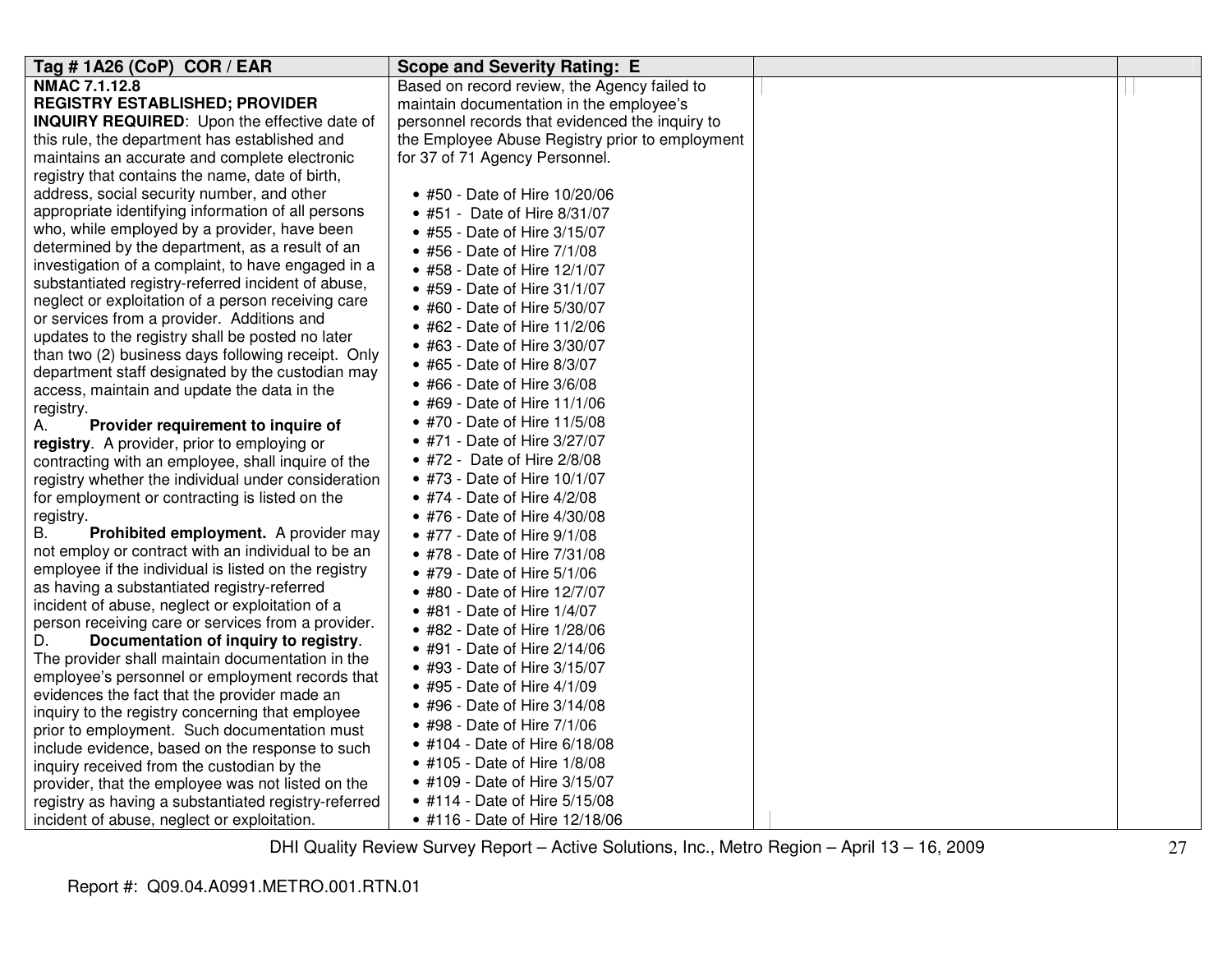| $\overline{E}$ .<br>Documentation for other staff. With | • #118 - Date of Hire 10/15/07 |  |
|---------------------------------------------------------|--------------------------------|--|
| respect to all employed or contracted individuals       | • #120 - Date of Hire 7/15/08  |  |
| providing direct care who are licensed health care      |                                |  |
| professionals or certified nurse aides, the provider    |                                |  |
| shall maintain documentation reflecting the             |                                |  |
|                                                         |                                |  |
| individual's current licensure as a health care         |                                |  |
| professional or current certification as a nurse        |                                |  |
| aide.                                                   |                                |  |
| Chapter 1.IV. General Provider Requirements.            |                                |  |
| D. Criminal History Screening: All personnel shall      |                                |  |
|                                                         |                                |  |
| be screened by the Provider Agency in regard to         |                                |  |
| the employee's qualifications, references, and          |                                |  |
| employment history, prior to employment. All            |                                |  |
| Provider Agencies shall comply with the Criminal        |                                |  |
| Records Screening for Caregivers 7.1.12 NMAC            |                                |  |
| and Employee Abuse Registry 7.1.12 NMAC as              |                                |  |
|                                                         |                                |  |
| required by the Department of Health, Division of       |                                |  |
| Health Improvement.                                     |                                |  |
|                                                         |                                |  |
|                                                         |                                |  |
|                                                         |                                |  |
|                                                         |                                |  |
|                                                         |                                |  |
|                                                         |                                |  |
|                                                         |                                |  |
|                                                         |                                |  |
|                                                         |                                |  |
|                                                         |                                |  |
|                                                         |                                |  |
|                                                         |                                |  |
|                                                         |                                |  |
|                                                         |                                |  |
|                                                         |                                |  |
|                                                         |                                |  |
|                                                         |                                |  |
|                                                         |                                |  |
|                                                         |                                |  |
|                                                         |                                |  |
|                                                         |                                |  |
|                                                         |                                |  |
|                                                         |                                |  |
|                                                         |                                |  |
|                                                         |                                |  |
|                                                         |                                |  |
|                                                         |                                |  |
|                                                         |                                |  |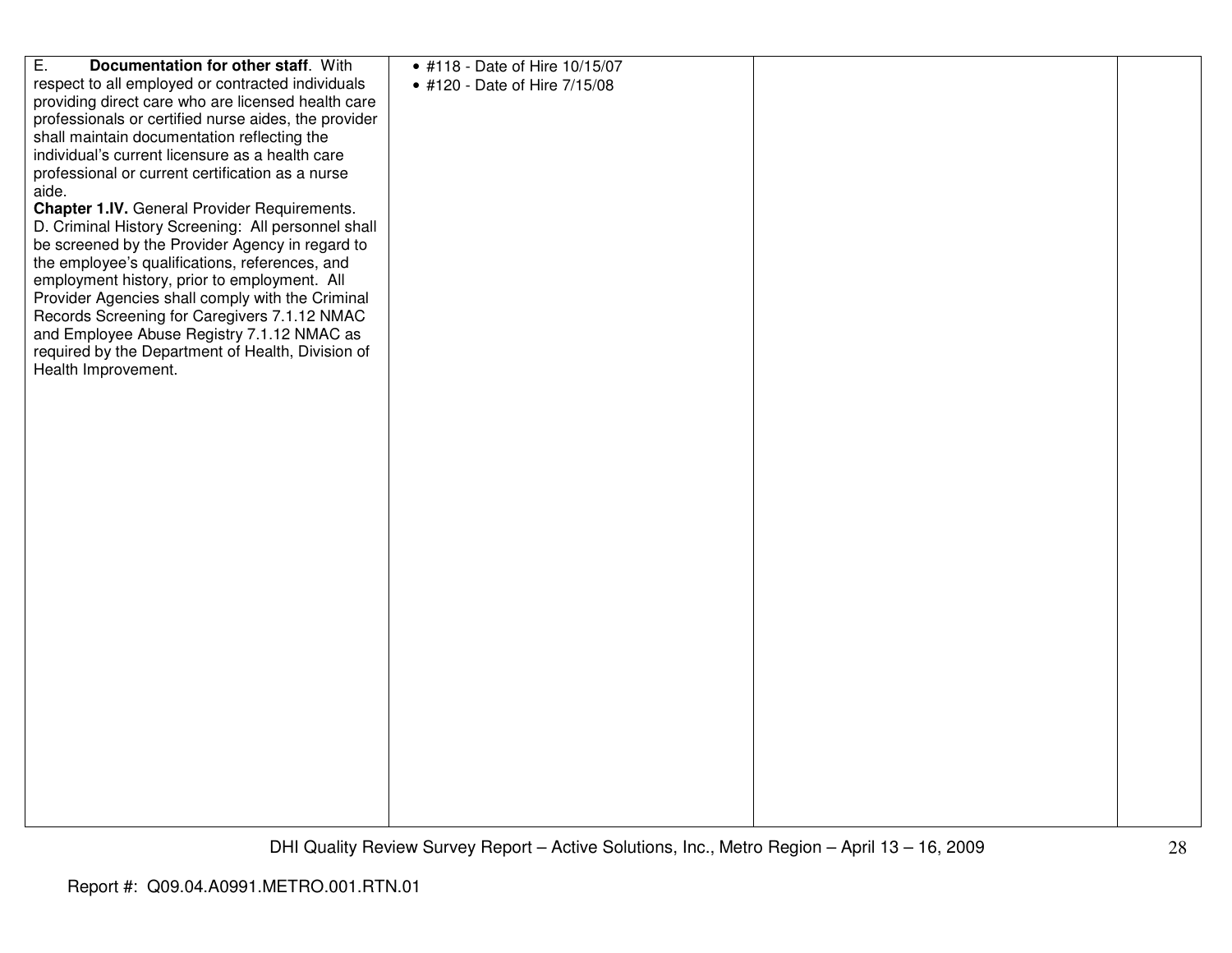| Tag # 1A28 (CoP) Incident Mgt. System                                                               | <b>Scope &amp; Severity Rating: D</b>            |  |
|-----------------------------------------------------------------------------------------------------|--------------------------------------------------|--|
| NMAC 7.1.13.10                                                                                      | Based on record review and interview, the Agency |  |
| <b>INCIDENT MANAGEMENT SYSTEM</b>                                                                   | failed to provide documentation verifying        |  |
| <b>REQUIREMENTS:</b>                                                                                | completion of Incident Management Training for 2 |  |
| A. General: All licensed health care facilities and                                                 | of 71 Agency Personnel.                          |  |
| community based service providers shall establish                                                   |                                                  |  |
| and maintain an incident management system,                                                         | • Abuse, Neglect & Exploitation (#96)            |  |
| which emphasizes the principles of prevention                                                       |                                                  |  |
| and staff involvement. The licensed health care                                                     | When DSP were asked what two State Agencies      |  |
| facility or community based service provider shall                                                  | is suspected Abuse, Neglect and Exploitation     |  |
| ensure that the incident management system                                                          | reported to, the following was reported:         |  |
| policies and procedures requires all employees to                                                   |                                                  |  |
| be competently trained to respond to, report, and                                                   | • DSP #105 stated, "Fill out form, call team."   |  |
| document incidents in a timely and accurate                                                         | DSP did not identify they are required to        |  |
| manner.                                                                                             | report the Adult Protective Service and/or the   |  |
| D. Training Documentation: All licensed health                                                      | Division of Health Improvement.                  |  |
| care facilities and community based service                                                         |                                                  |  |
| providers shall prepare training documentation for                                                  |                                                  |  |
| each employee to include a signed statement                                                         |                                                  |  |
| indicating the date, time, and place they received                                                  |                                                  |  |
| their incident management reporting instruction.<br>The licensed health care facility and community |                                                  |  |
| based service provider shall maintain                                                               |                                                  |  |
| documentation of an employee's training for a                                                       |                                                  |  |
| period of at least twelve (12) months, or six (6)                                                   |                                                  |  |
| months after termination of an employee's                                                           |                                                  |  |
| employment. Training curricula shall be kept on                                                     |                                                  |  |
| the provider premises and made available on                                                         |                                                  |  |
| request by the department. Training                                                                 |                                                  |  |
| documentation shall be made available                                                               |                                                  |  |
| immediately upon a division representative's                                                        |                                                  |  |
| request. Failure to provide employee training                                                       |                                                  |  |
| documentation shall subject the licensed health                                                     |                                                  |  |
| care facility or community based service provider                                                   |                                                  |  |
| to the penalties provided for in this rule.                                                         |                                                  |  |
|                                                                                                     |                                                  |  |
|                                                                                                     |                                                  |  |
|                                                                                                     |                                                  |  |
|                                                                                                     |                                                  |  |
|                                                                                                     |                                                  |  |
|                                                                                                     |                                                  |  |
|                                                                                                     |                                                  |  |
|                                                                                                     |                                                  |  |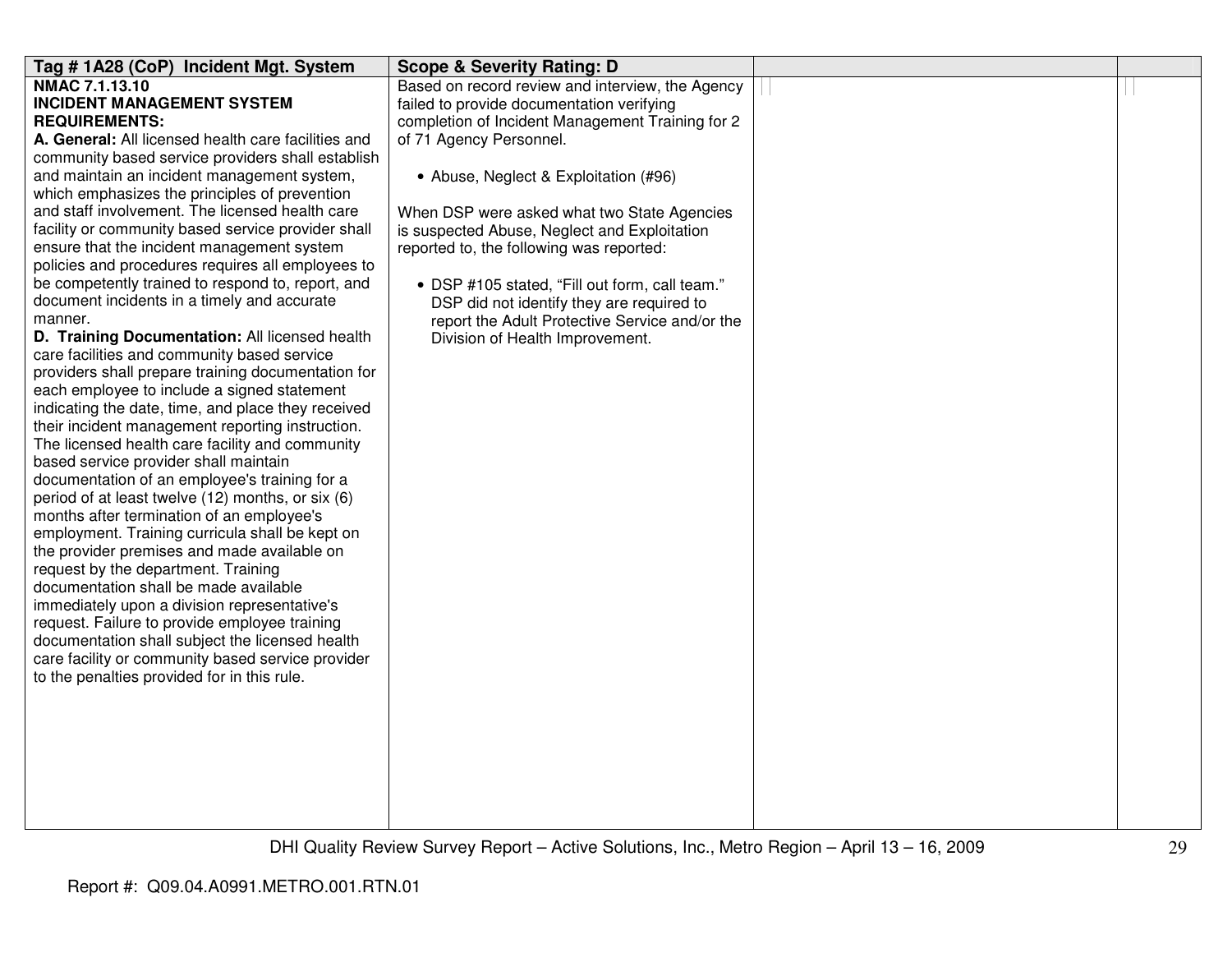| Tag # 1A37 Individual Specific Training                             | <b>Scope and Severity Rating: D</b>               |  |
|---------------------------------------------------------------------|---------------------------------------------------|--|
| Developmental Disabilities (DD) Waiver Service                      | Based on record review, the Agency failed to      |  |
| Standards effective 4/1/2007                                        | ensure that Individual Specific Training          |  |
| <b>CHAPTER 1 IV. GENERAL REQUIREMENTS</b>                           | requirements were met for 5 of 71 Agency          |  |
| FOR PROVIDER AGENCY SERVICE                                         | Personnel.                                        |  |
| PERSONNEL: The objective of this section is to                      |                                                   |  |
| establish personnel standards for DD Medicaid                       | • Individual Specific Training (#81, 83, 85, 92 & |  |
| Waiver Provider Agencies for the following                          | 97)                                               |  |
| services: Community Living Supports, Community                      |                                                   |  |
| Inclusion Services, Respite, Substitute Care and                    |                                                   |  |
| Personal Support Companion Services. These                          |                                                   |  |
| standards apply to all personnel who provide                        |                                                   |  |
| services, whether directly employed or                              |                                                   |  |
| subcontracting with the Provider Agency.                            |                                                   |  |
| Additional personnel requirements and                               |                                                   |  |
| qualifications may be applicable for specific<br>service standards. |                                                   |  |
|                                                                     |                                                   |  |
| Orientation and Training Requirements:<br>C.                        |                                                   |  |
| Orientation and training for direct support                         |                                                   |  |
| staff and his or her supervisors shall comply                       |                                                   |  |
| with the DDSD/DOH Policy Governing the                              |                                                   |  |
| <b>Training Requirements for Direct Support</b>                     |                                                   |  |
| <b>Staff and Internal Service Coordinators</b>                      |                                                   |  |
| Serving Individuals with Developmental                              |                                                   |  |
| Disabilities to include the following:                              |                                                   |  |
| Individual-specific training for each<br>(2)                        |                                                   |  |
| individual under his or her direct care, as                         |                                                   |  |
| described in the individual service plan, prior                     |                                                   |  |
| to working alone with the individual.                               |                                                   |  |
|                                                                     |                                                   |  |
|                                                                     |                                                   |  |
|                                                                     |                                                   |  |
|                                                                     |                                                   |  |
|                                                                     |                                                   |  |
|                                                                     |                                                   |  |
|                                                                     |                                                   |  |
|                                                                     |                                                   |  |
|                                                                     |                                                   |  |
|                                                                     |                                                   |  |
|                                                                     |                                                   |  |
|                                                                     |                                                   |  |
|                                                                     |                                                   |  |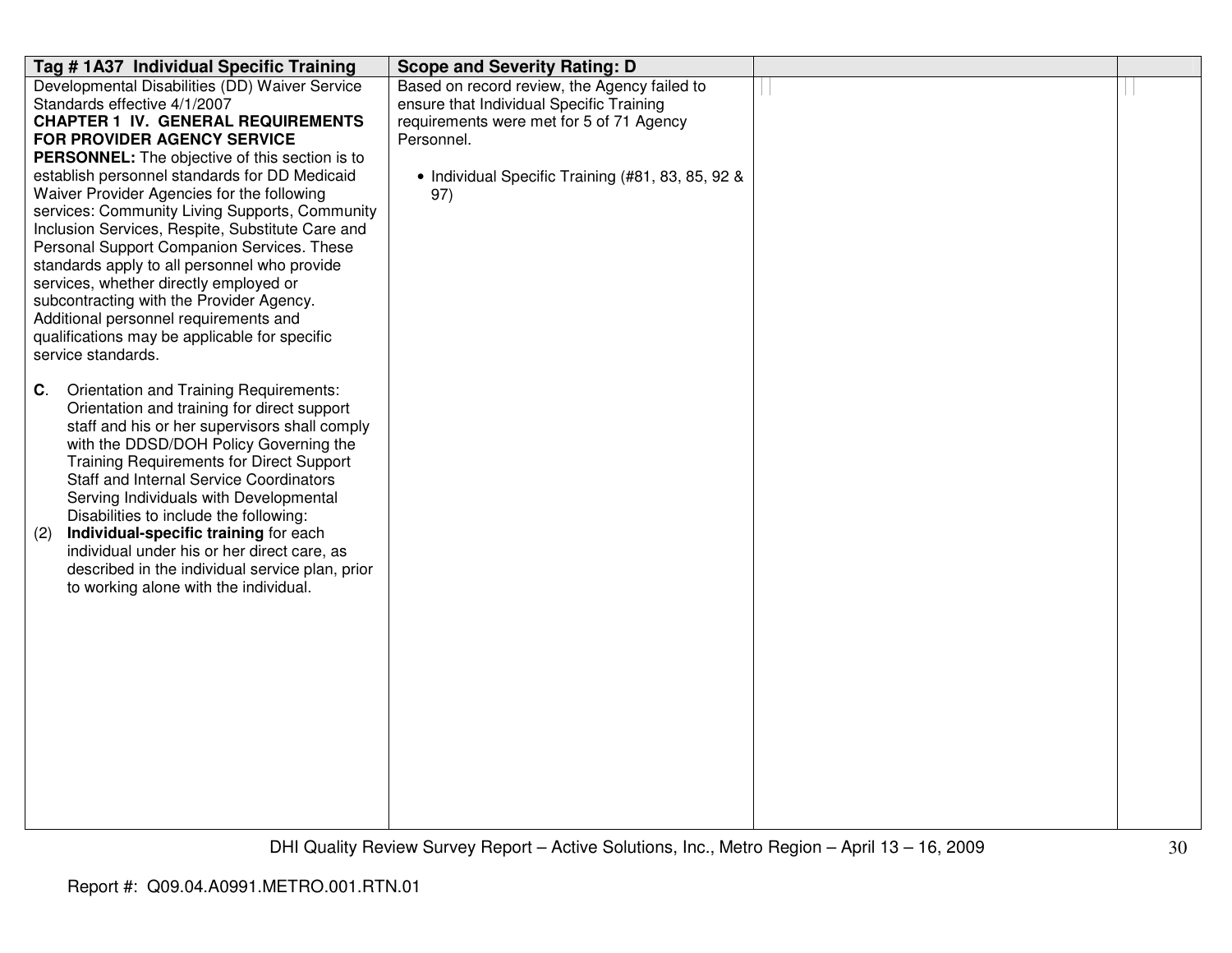| Tag # 5136 CA Reimbursement                                                            | <b>Scope and Severity Rating: B</b>            |  |
|----------------------------------------------------------------------------------------|------------------------------------------------|--|
| Developmental Disabilities (DD) Waiver Service                                         | Based on record review, the Agency failed to   |  |
| Standards effective 4/1/2007                                                           | provide written or electronic documentation as |  |
| <b>CHAPTER 5 XI. COMMUNITY ACCESS</b>                                                  | evidence for each unit billed for 3 of 13      |  |
| <b>SERVICES REQUIREMENTS</b>                                                           | individuals receiving Community Access         |  |
| G. Reimbursement                                                                       | Services.                                      |  |
| (1) Billable Unit: A billable unit is defined as                                       |                                                |  |
| one-quarter hour of service.                                                           | Individual #1                                  |  |
| (2) Billable Activities: The Community                                                 | • January 2009 - Agency billed 88 units of     |  |
| Access Provider Agency can bill for those                                              | <b>Community Access. Documentation</b>         |  |
| activities listed in the Community Access Scope                                        | received accounted for 64 units.               |  |
| of Service. Billable units are typically provided                                      |                                                |  |
| face-to-face but time spent in non face-to-face                                        | Individual #8                                  |  |
| activity may be claimed under the following                                            | • February 2009 - Agency billed 16 units of    |  |
| conditions:                                                                            | Community Access. No documentation             |  |
| (a) Time that is non face-to-face is                                                   | found to justify billing.                      |  |
| documented separately and clearly                                                      |                                                |  |
| identified as to the nature of the activity,                                           | Individual #15                                 |  |
| and is tied directly to the individual's                                               | • December 2008 - Agency billed 140 units of   |  |
| ISP, Action Plan;                                                                      | <b>Community Access. Documentation</b>         |  |
| (b) Time that is non face-to-face involves                                             | received accounted for114 units.               |  |
| outreach and identification and training                                               |                                                |  |
| of community connections and natural                                                   | • January 2009 - Agency billed 182 units of    |  |
| supports; and                                                                          | Community Access. Documentation                |  |
| (c) Non face-to-face hours do not exceed                                               | received accounted for 162 units.              |  |
| 10% of the monthly billable hours.<br>(3) Non-Billable Activities: Activities that the |                                                |  |
| service Provider Agency may need to conduct,                                           |                                                |  |
|                                                                                        |                                                |  |
| but which are not separately billable activities,<br>may include:                      |                                                |  |
|                                                                                        |                                                |  |
| (a) Time and expense for training service                                              |                                                |  |
| personnel;                                                                             |                                                |  |
| (b) Supervision of agency staff;                                                       |                                                |  |
| (c) Service documentation and billing                                                  |                                                |  |
| activities; or                                                                         |                                                |  |
| (d) Time the individual spends in                                                      |                                                |  |
| segregated facility-based settings                                                     |                                                |  |
| activities.                                                                            |                                                |  |
|                                                                                        |                                                |  |
|                                                                                        |                                                |  |
|                                                                                        |                                                |  |
|                                                                                        |                                                |  |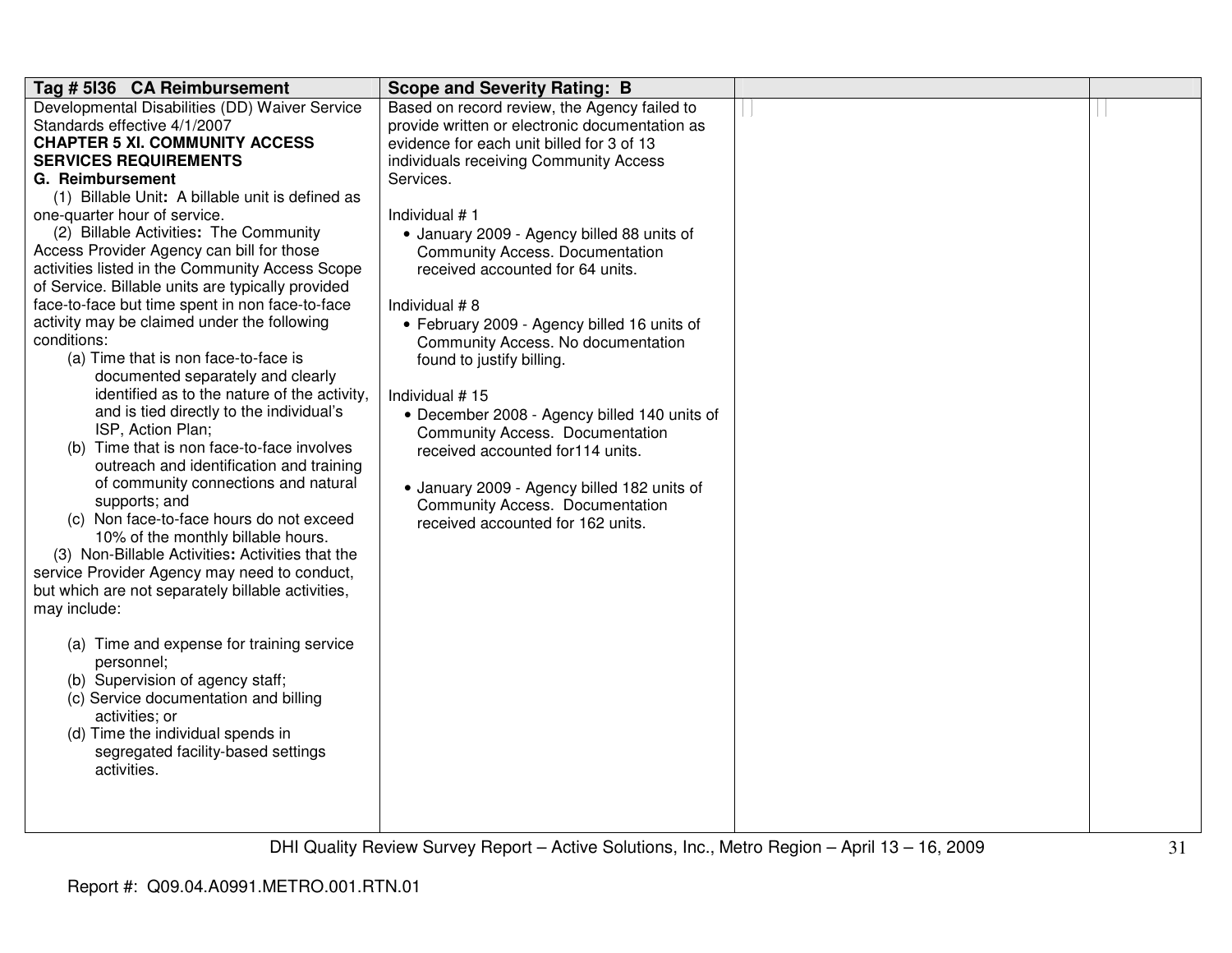| Tag # 6L06 (CoP) - FL Requirements                                                                 | <b>Scope and Severity Rating: F</b>                                                       |  |
|----------------------------------------------------------------------------------------------------|-------------------------------------------------------------------------------------------|--|
| Developmental Disabilities (DD) Waiver Service                                                     | Based on record review, the Agency failed                                                 |  |
| Standards effective 4/1/2007CHAPTER 6. III.<br>REQUIREMENTS UNIQUE TO FAMILY LIVING                | complete all DDSD requirements for approval of<br>each direct support provider for 7 of 8 |  |
| <b>SERVICES</b>                                                                                    | individuals.                                                                              |  |
| <b>B. Home Studies.</b> The Family Living Services                                                 |                                                                                           |  |
| Provider Agency shall complete all DDSD                                                            | • DDSD Approval for Subcontractor (#3, 4, 9,                                              |  |
| requirements for approval of each direct support                                                   | 10, 15, 16 & 17)                                                                          |  |
| provider, including completion of an approved<br>home study and training prior to placement. After |                                                                                           |  |
| the initial home study, an updated home study                                                      |                                                                                           |  |
| shall be completed annually. The home study                                                        |                                                                                           |  |
| must also be updated each time there is a                                                          |                                                                                           |  |
| change in family composition or when the family                                                    |                                                                                           |  |
| moves to a new home. The content and<br>procedures used by the Provider Agency to                  |                                                                                           |  |
| conduct home studies shall be approved by                                                          |                                                                                           |  |
| DDSD.                                                                                              |                                                                                           |  |
|                                                                                                    |                                                                                           |  |
|                                                                                                    |                                                                                           |  |
|                                                                                                    |                                                                                           |  |
|                                                                                                    |                                                                                           |  |
|                                                                                                    |                                                                                           |  |
|                                                                                                    |                                                                                           |  |
|                                                                                                    |                                                                                           |  |
|                                                                                                    |                                                                                           |  |
|                                                                                                    |                                                                                           |  |
|                                                                                                    |                                                                                           |  |
|                                                                                                    |                                                                                           |  |
|                                                                                                    |                                                                                           |  |
|                                                                                                    |                                                                                           |  |
|                                                                                                    |                                                                                           |  |
|                                                                                                    |                                                                                           |  |
|                                                                                                    |                                                                                           |  |
|                                                                                                    |                                                                                           |  |
|                                                                                                    |                                                                                           |  |
|                                                                                                    |                                                                                           |  |
|                                                                                                    |                                                                                           |  |
|                                                                                                    |                                                                                           |  |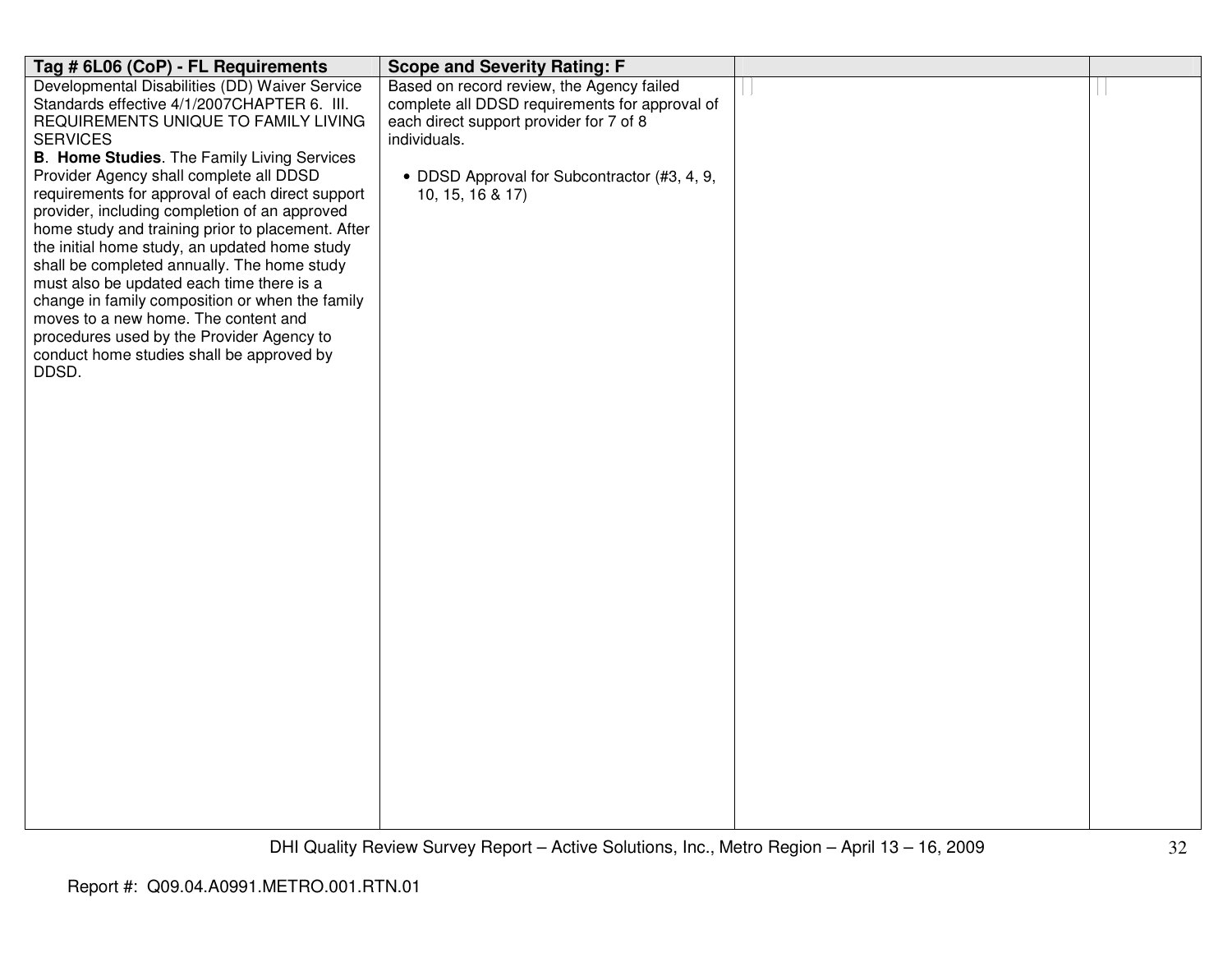| Tag # 6L14 Residential Case File                                                                                                                                                                                                                                                                                                                                                                                                                                                                                                                                                                                                                                                                                                                                                                                                                 | <b>Scope and Severity Rating: E</b>                                                                                                                                                                                                                                                                                                                                                                                |  |
|--------------------------------------------------------------------------------------------------------------------------------------------------------------------------------------------------------------------------------------------------------------------------------------------------------------------------------------------------------------------------------------------------------------------------------------------------------------------------------------------------------------------------------------------------------------------------------------------------------------------------------------------------------------------------------------------------------------------------------------------------------------------------------------------------------------------------------------------------|--------------------------------------------------------------------------------------------------------------------------------------------------------------------------------------------------------------------------------------------------------------------------------------------------------------------------------------------------------------------------------------------------------------------|--|
| Developmental Disabilities (DD) Waiver Service<br>Standards effective 4/1/2007<br>CHAPTER 6. VIII. COMMUNITY LIVING<br>SERVICE PROVIDER AGENCY<br><b>REQUIREMENTS</b><br>A. Residence Case File: For individuals<br>receiving Supported Living or Family Living, the<br>Agency shall maintain in the individual's home a<br>complete and current confidential case file for<br>each individual. For individuals receiving<br>Independent Living Services, rather than<br>maintaining this file at the individual's home, the<br>complete and current confidential case file for<br>each individual shall be maintained at the<br>agency's administrative site. Each file shall<br>include the following:<br>(1) Complete and current ISP and all<br>supplemental plans specific to the individual;<br>(2) Complete and current Health Assessment | Based on record review, the Agency failed to<br>maintain a complete and confidential case file in<br>the residence for 2 of 8 Individuals receiving<br>Family Living Services.<br>• Current Emergency & Personal<br><b>Identification</b><br><sup>o</sup> Not Current (#4)<br>° No Pharmacy Identified (#16)<br>• Addendum A $(#16)$<br>• Speech Therapy Plan (#4)<br>• Health Care Providers Written Orders (#16) |  |
| Tool;<br>(3) Current emergency contact information,<br>which includes the individual's address,<br>telephone number, names and telephone<br>numbers of residential Community Living<br>Support providers, relatives, or guardian or<br>conservator, primary care physician's name(s)<br>and telephone number(s), pharmacy name,<br>address and telephone number and dentist<br>name, address and telephone number, and<br>health plan;                                                                                                                                                                                                                                                                                                                                                                                                           |                                                                                                                                                                                                                                                                                                                                                                                                                    |  |
| (4) Up-to-date progress notes, signed and dated<br>by the person making the note for at least the<br>past month (older notes may be transferred to<br>the agency office);                                                                                                                                                                                                                                                                                                                                                                                                                                                                                                                                                                                                                                                                        |                                                                                                                                                                                                                                                                                                                                                                                                                    |  |
| (5) Data collected to document ISP Action Plan<br>implementation                                                                                                                                                                                                                                                                                                                                                                                                                                                                                                                                                                                                                                                                                                                                                                                 |                                                                                                                                                                                                                                                                                                                                                                                                                    |  |
| (6) Progress notes written by direct care staff<br>and by nurses regarding individual health status<br>and physical conditions including action taken in<br>response to identified changes in condition for at                                                                                                                                                                                                                                                                                                                                                                                                                                                                                                                                                                                                                                   |                                                                                                                                                                                                                                                                                                                                                                                                                    |  |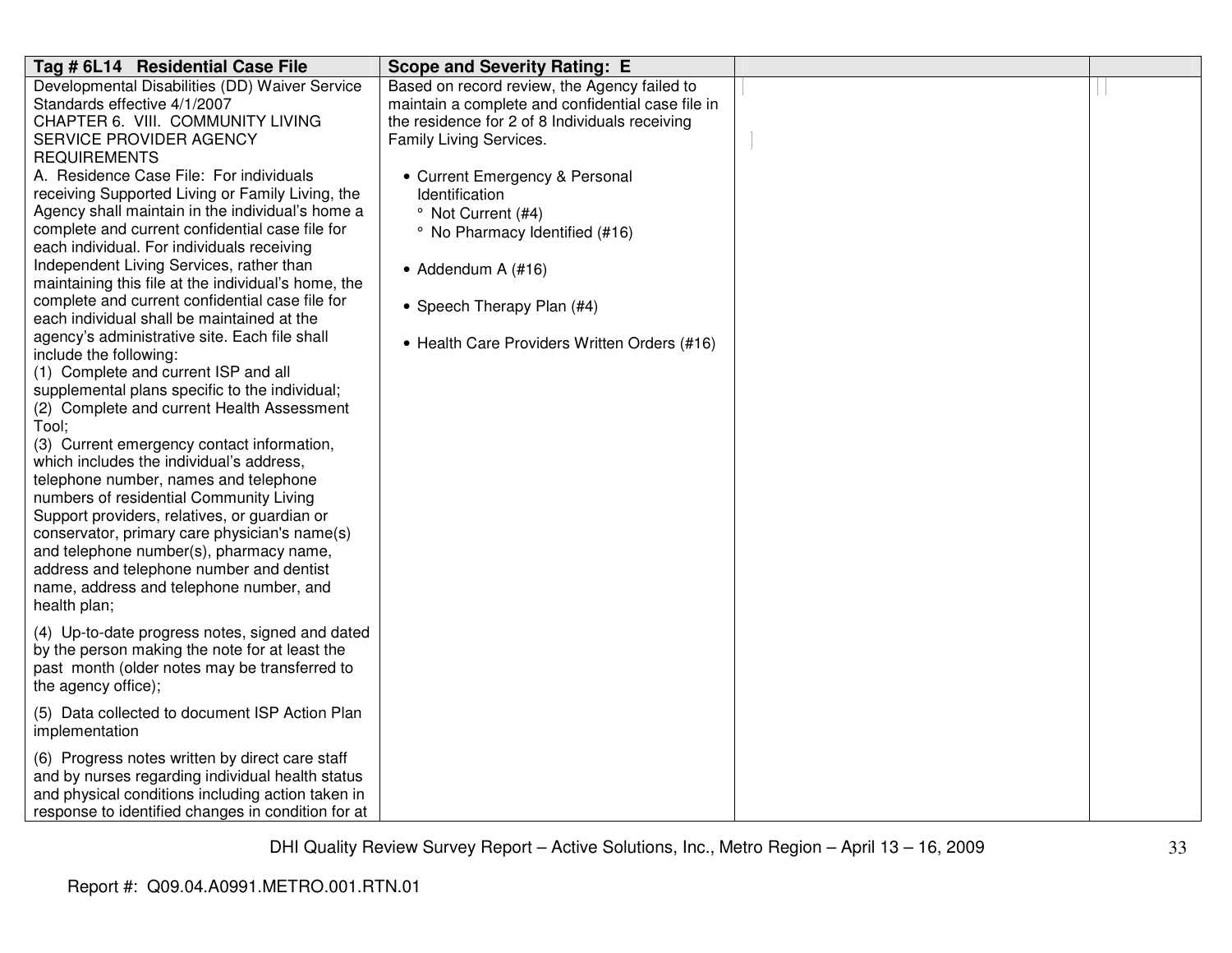| least the past month;                                |  |  |
|------------------------------------------------------|--|--|
| (7) Physician's or qualified health care providers   |  |  |
| written orders;                                      |  |  |
| (8) Progress notes documenting implementation        |  |  |
| of a physician's or qualified health care            |  |  |
| provider's order(s);                                 |  |  |
| (9) Medication Administration Record (MAR) for       |  |  |
| the past three (3) months which includes:            |  |  |
| (a) The name of the individual;                      |  |  |
| (b) A transcription of the healthcare                |  |  |
| practitioners prescription including the             |  |  |
| brand and generic name of the medication;            |  |  |
| (c) Diagnosis for which the medication is            |  |  |
| prescribed;                                          |  |  |
| (d) Dosage, frequency and method/route of            |  |  |
| delivery;                                            |  |  |
| (e) Times and dates of delivery;                     |  |  |
| Initials of person administering or assisting<br>(1) |  |  |
| with medication; and                                 |  |  |
| (g) An explanation of any medication                 |  |  |
| irregularity, allergic reaction or adverse           |  |  |
| effect.                                              |  |  |
| For PRN medication an explanation for the<br>(h)     |  |  |
| use of the PRN must include:                         |  |  |
| Observable signs/symptoms or<br>(1)                  |  |  |
| circumstances in which the medication                |  |  |
| is to be used, and                                   |  |  |
| Documentation of the<br>(ii)                         |  |  |
| effectiveness/result of the PRN                      |  |  |
| delivered.                                           |  |  |
| A MAR is not required for individuals<br>(i)         |  |  |
| participating in Independent Living Services         |  |  |
| who self-administer their own medication.            |  |  |
| However, when medication administration is           |  |  |
| provided as part of the Independent Living           |  |  |
| Service a MAR must be maintained at the              |  |  |
| individual's home and an updated copy                |  |  |
| must be placed in the agency file on a               |  |  |
| weekly basis.                                        |  |  |
| (10) Record of visits to healthcare practitioners    |  |  |
| including any treatment provided at the visit and    |  |  |
| a record of all diagnostic testing for the current   |  |  |
| ISP year; and                                        |  |  |